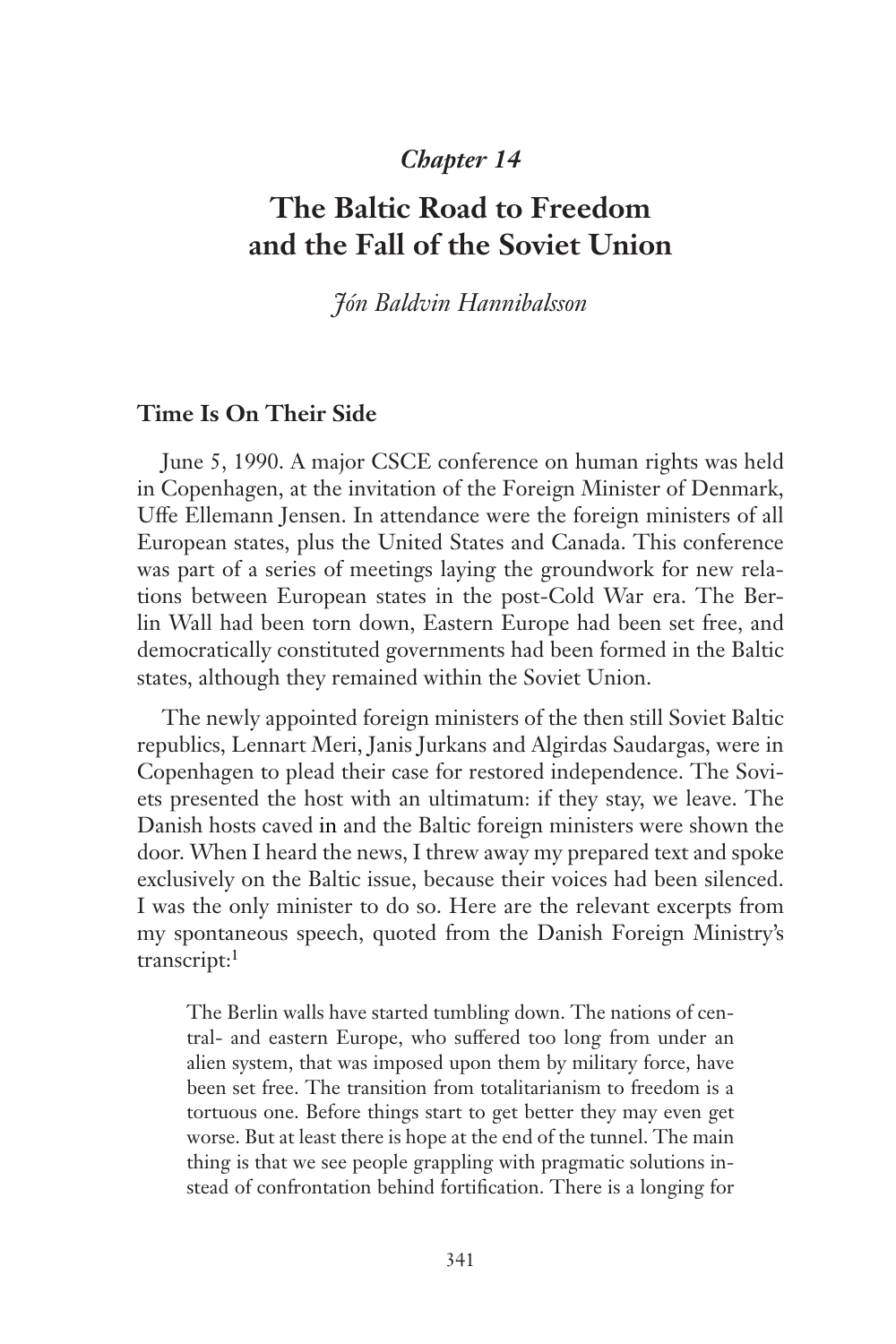openess and a striving for co-operation. That is the most hopeful change that has occurred.

So far, so good. Since we started on this long journey we haven't suffered any major setbacks. But Tienanmen Square, outbursts of ethnic violence in eastern Europe, within the Soviet Union, in Kashmir, South Africa and elsewhere, are there to remind us how precarious is the peace. And how easily the flames of hatred can flare up again.

We are talking about political leadership. It so happens that the president of the Soviet Union, Mr Gorbachev, is acting out the greatest historical role of any statesman of the post-war era. He has been the initiator of change, a pioneer of peaceful reforms. His refraining from the use of force to halt the democratic revolution in eastern Europe actually made it all possible.

But every step that he takes from here onwards is wrought with dangers. The long delayed economic reforms within the USSR may bring social upheaval in its wake. The use of force in repressing legitimate claims to independence of the Baltic nations could destroy our confidence in our unfailing commitment to the universal human values of the rights of nations to independence and sovereignty.

We can not pretend that the problem of the Baltic states can be glossed over or be forgotten, lest we endanger the peace process. The simple fact is: Human rights and the rigths of nations are indivisible. Those universal human values can not be handed out as privileges to be enjoyed by some of us, but denied to others.

The undisputed historical fact is that the Baltic nations were independent states, recognised as such by the international community. During the war they suffered the fate of military invasions, occupation and illegal annexation. The illegality of this act of war has by now been recognised by the Soviet congress of deputies.

There can therefore be no solution to this problem that is compatible with the Helsinki-Vienna process other than full recognition of the Baltic nations` right to independence. At the same time the legitimate security interests of the Soviet Union in the Baltic sea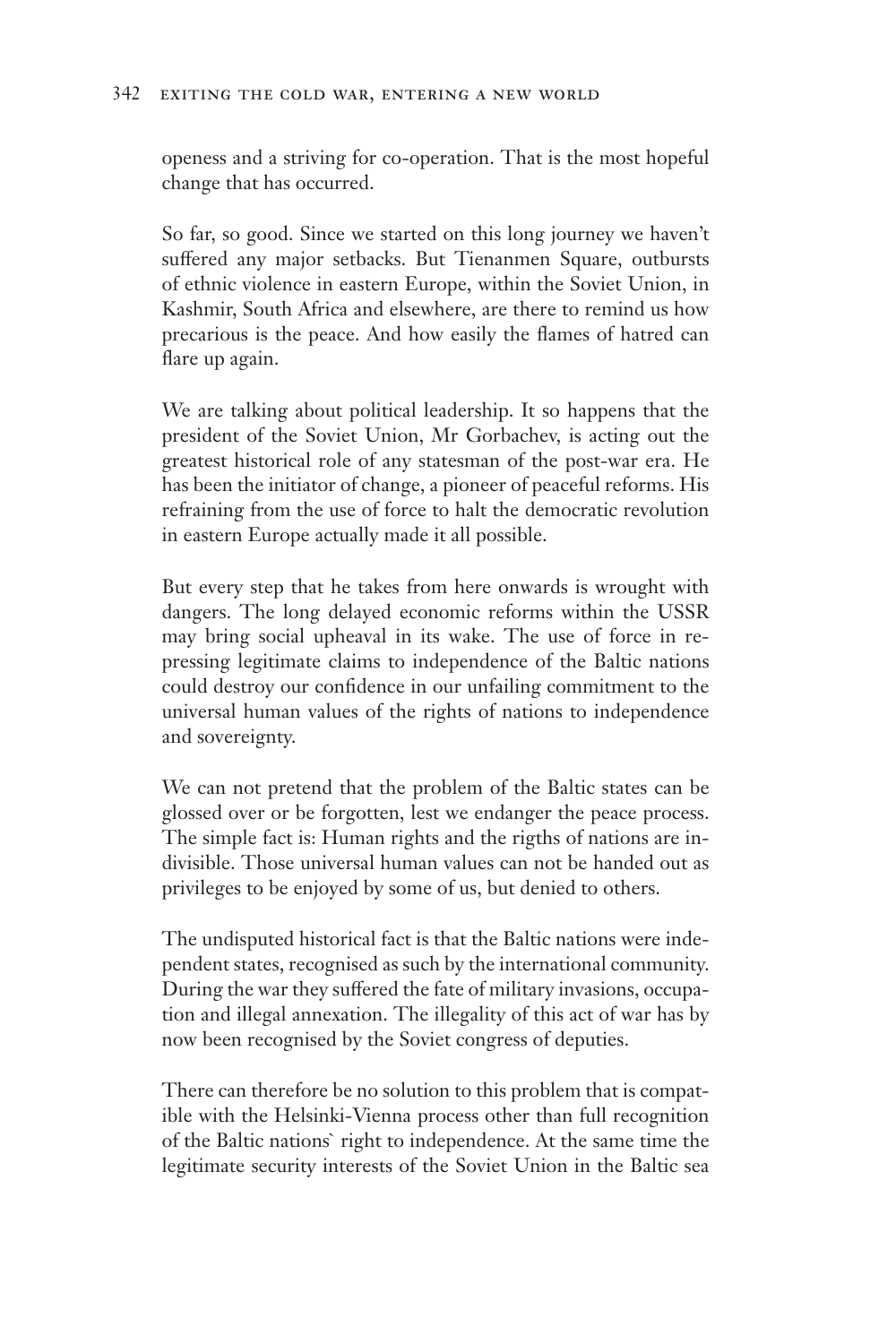area should be recognised and negotiated. Any use of force, be it economic or military, to keep those nations illegally and against their will within the Soviet Union, is in contradiction to the new CSCE spirit and will unavoidably put at risk further progress towards a new and stable security order for Europe.

That would be a misfortune, not only for the Baltic nations, but for the Soviet Union themselves and for the rest of Europe as well. Peaceful negotiations, between the Soviet government and the democratically elected governments of the Baltic states, is a *crucial test* of the Soviet Union's commitment to the principles of peaceful reform and fundamental democratic values.

When I stepped down from the podium, a man jumped up and embraced me and exclaimed, "What a privilege it is to be the representative of a small nation and be allowed to speak the truth." This was Max Kampelmann, a renowned Sovietologist and U.S. negotiator. As I headed for my seat, a burly heavyweight shook his fist at me: "Shame on you, Mr. Hannibalsson," he declared. "There was not a word of truth in what you said about the Soviet Union in your speech." This was Yuri Rhesetov, a Soviet expert on human rights in the Geneva negotiations and later Russia's ambassador in Reykjavík. With the U.S. representative ashamed and the Soviet one angry, I felt I was on the right path.

From then on, in every forum where Iceland had a platform and an audience, we insisted on reminding those who wished to forget. We kept the argument running everywhere: at the UN, within NATO, in the European Council, at CSCE conferences, at Social Democratic party leaders' meetings. I wish in this context to pay tribute to my Danish colleague, Uffe-Ellemann Jensen, who soon after Copenhagen joined me in this effort and proved to be an effective champion for our cause, not least within the European Community, where I had no access.

# **The Baltic Road to Freedom**

For almost half a century, the Baltic nations were the forgotten nations of Europe. Their lands had been erased from the map; their national identities and distinct cultures had partly gone underground.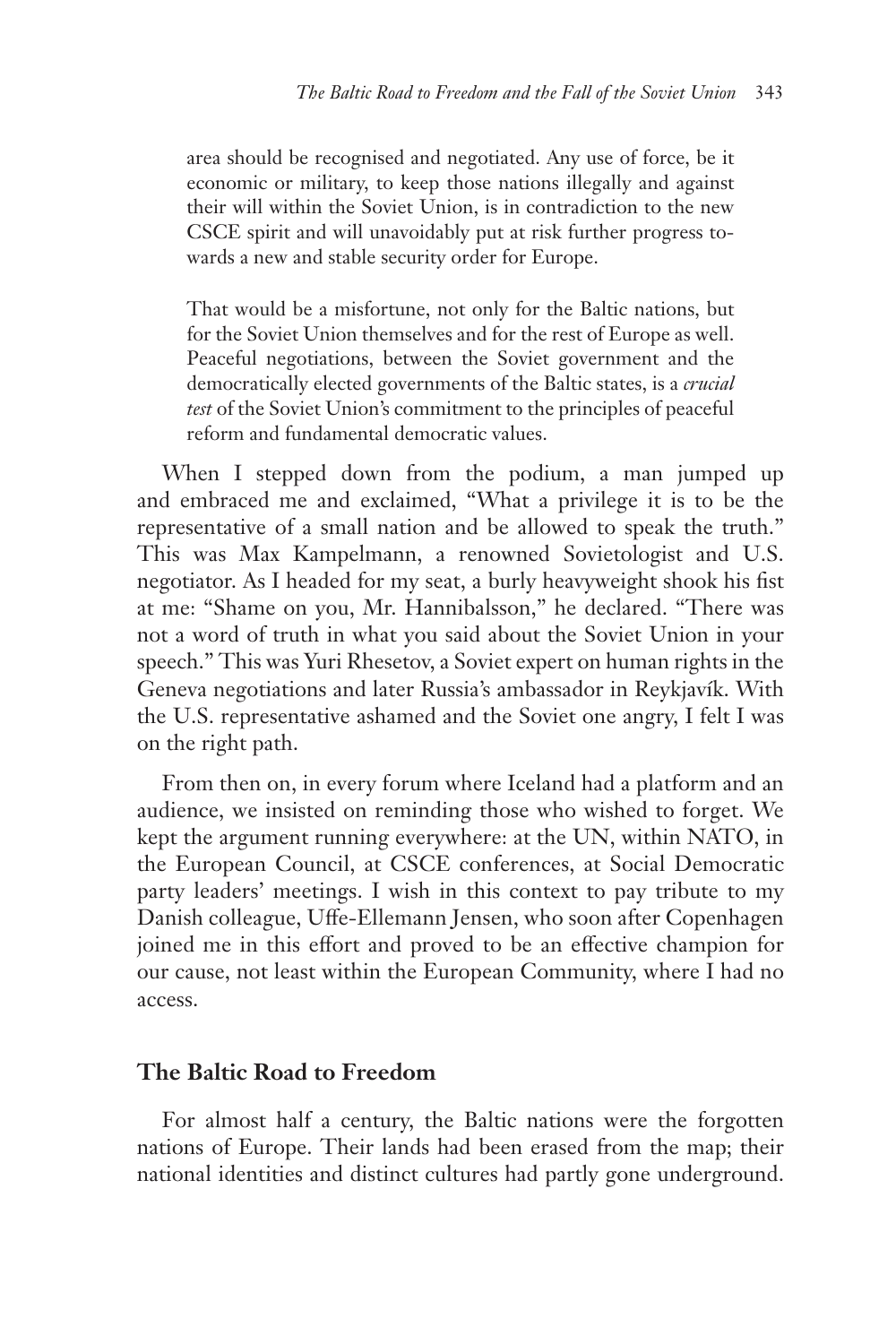They had simply disappeared from the political radar screen of the outside world. When discussing the Baltic issue with a distinguished foreign minister of a NATO country, he dismissed the subject with a wave of his hand and added, "Haven't these peoples always belonged to Russia anyway?"

Two events that caught the imagination of the outside world did more than anything else to change this attitude. One was the "Singing Revolution" in June 1988. Just about one third of the Estonian nation assembled in the Tallinn Song Festival Grounds, singing patriotic songs and celebrating freedom. Similar events were also staged in Latvia and Lithuania. The world had known cases of Gandhian civil disobedience against injustice before—but singing oneself to freedom was a novelty.

The other event, which made it onto front pages and TV screens around the globe, was the "human chain" of August 1989—also called the Baltic Way. Almost two million people holding hands, from Tallinn in the north to Vilnius in the south, to protest against the Molotov-Ribbentrop Pact and its secret protocols from half a century before. This infamous pact between the two dictators, Hitler and Stalin, had signaled the beginning of the Second World War and gave Stalin a free hand to invade Poland, the Baltic countries and Finland, one of the Nordic countries.

Those inspiring events did not only signal national reawakening. It was a symbol of powerful grassroots democracy. The leaders of the independence movements—the Popular Fronts of Estonia, Latvia and Lithuania—had therefore every reason to believe that they would be welcomed with open arms back into the family of European democracies. After all, most of the West European states had never *de jure*  recognized the annexation of the Baltic states into the Soviet Union.

The freedom fighters were in for a rude awakening. When they sent their representatives abroad to solicit recognition of their restored democracies, they were received by polite annoyance. The restoration of independence of the Baltic states—which implied breaking away from the Soviet Union—did not fit in with the scheme of things, within which Western leaders were negotiating in partnership with Soviet leader Mikhail Gorbachev to end the Cold War. Gradually it dawned upon men like Vytautas Landsbergis of Lithuania and Lennart Meri of Estonia that they were being treated as unwelcome intruders into the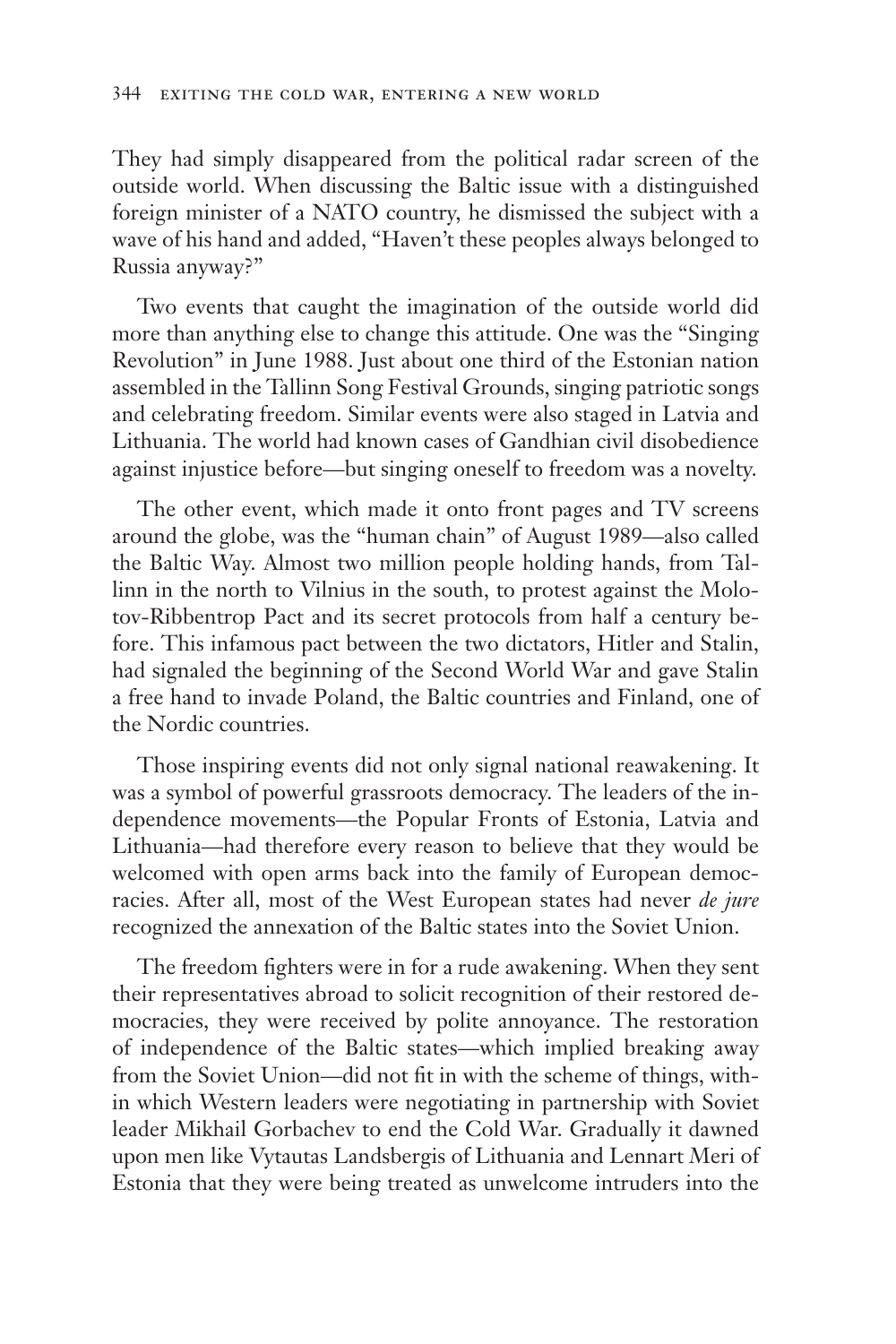amiable fraternity of the major powers, which simply had a different agenda.

The Baltic independence movements had unknowingly put the leaders of the big Western democracies upon the horns of a dilemma of their own creation, one from which they couldn't disentangle themselves without outside help. This is a chapter in the story of the endgame of the Cold War, which the major powers in the West understandably want to forget, but which in turn the current masters in the Kremlin are by the same token unwilling to forget.

First, we must acknowledge that the Singing Revolution could not have gathered momentum were it not for Gorbachev's policy of *glasnost* and *perestroika*—his signatory trademarks for opening up and structural reform. Even if the opening up was both timid and limited and effective structural reform never truly materialized, Gorbachev, by ultimately *refusing to use force* to keep the Soviet Union together, made all the change possible.

Second, if through their actions the Baltic states could successfully break away from the Soviet Union, they could signal the beginning of the end of the empire. Not only would such a political tsunami engulf Gorbachev personally, the Communist Party of the Soviet Union would be caught up in its waves as well.

Of course we were all questioning ourselves at the time: Could such a tremendous transformation as the potential breakup of the Union occur peacefully? Or would disintegration unleash a bitter war, with unforeseeable consequences? For a while during the first weeks of 1991, we were teetering on the brink.

Third, the leaders of the major Western powers—George H. W. Bush, Helmut Kohl, François Mitterand and the Iron Lady, Margaret Thatcher—had all staked the success of their policy of ending Cold War antagonism on the political fate of a single individual—Gorbachev. If he were to be deposed, they thought, the hardliners would be back. That would mean a return to the Cold War and—in the worst case scenario—an escalation into full blown war.

Fourth, there was a lot at stake, including disarmament—both nuclear and conventional, reduction in military forces and arms control, the peaceful reunification of Germany and united Germany's contin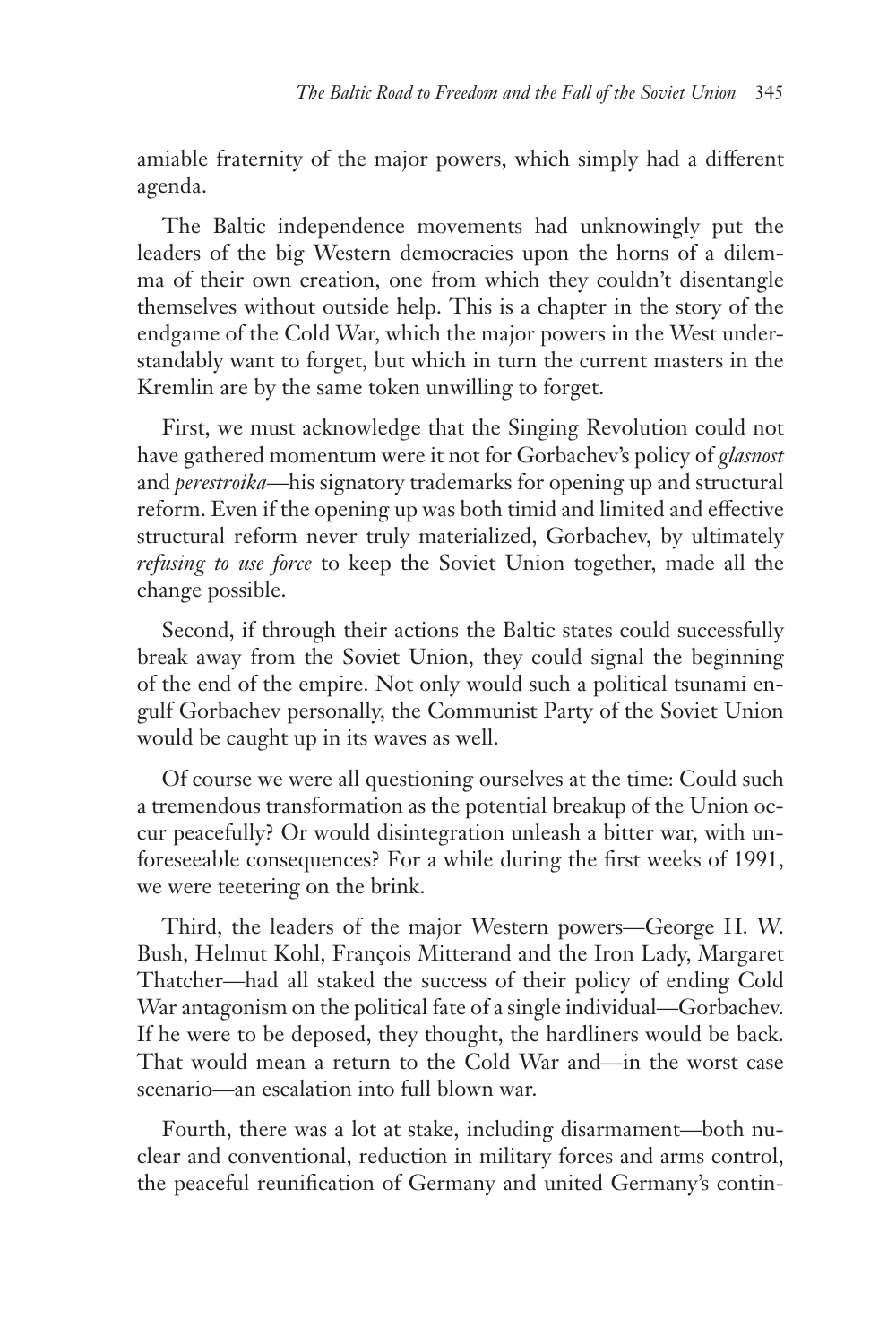ued membership in NATO, the liberation of the nations of Central and Eastern Europe, and mutual hopes for a "peace dividend."

Gorbachev's last line of defense was preventing the breakup of the Soviet Union. If that line wouldn't hold, everything else would be lost.

The leaders of the West found themselves facing a tough choice: should all the aforementioned benefits of ending the Cold War be sacrificed by supporting the small Baltic nations' legal rights and aspirations for restored independence? Or should those small nations —in the name of maintaining peace and stability—sacrifice their dreams, at least for the time being?

There was an almost unbridgeable gap between the official, idealistic rhetoric about the expansion of democracy, human rights and the rule of law—and the coldblooded realpolitik being pursued *de facto* behind closed doors.

This is why President Bush gave his infamous "Chicken Kiev" speech on August 1, 1991, three weeks before the declaration of independence of Ukraine. In it he appealed to the Ukrainians "not to succumb to suicidal nationalism" but to keep the Soviet Union together—in the name of peace and stability.2

This is why Chancellor Kohl and President Mitterrand wrote a joint letter to president Landsbergis, urging him to postpone the implementation of Lithuania's declaration of independence of March 11, 1990 and instead to seek negotiations with Lithuania's colonial masters, without prior conditions  $\cdot$ <sup>3</sup>

This is why the leaders of the restored Baltic democracies were turned away from conferences where the "New World Order" was being negotiated between the old Cold War adversaries, as potential "spoilers of the peace."4

# **Western Policy: Keep the Soviet Union Together at All Costs?**

When recounting this story more than a quarter of a century later, many questions remain unanswered. One of them is whether the leaders of Western democracy were really so callous as to be ready to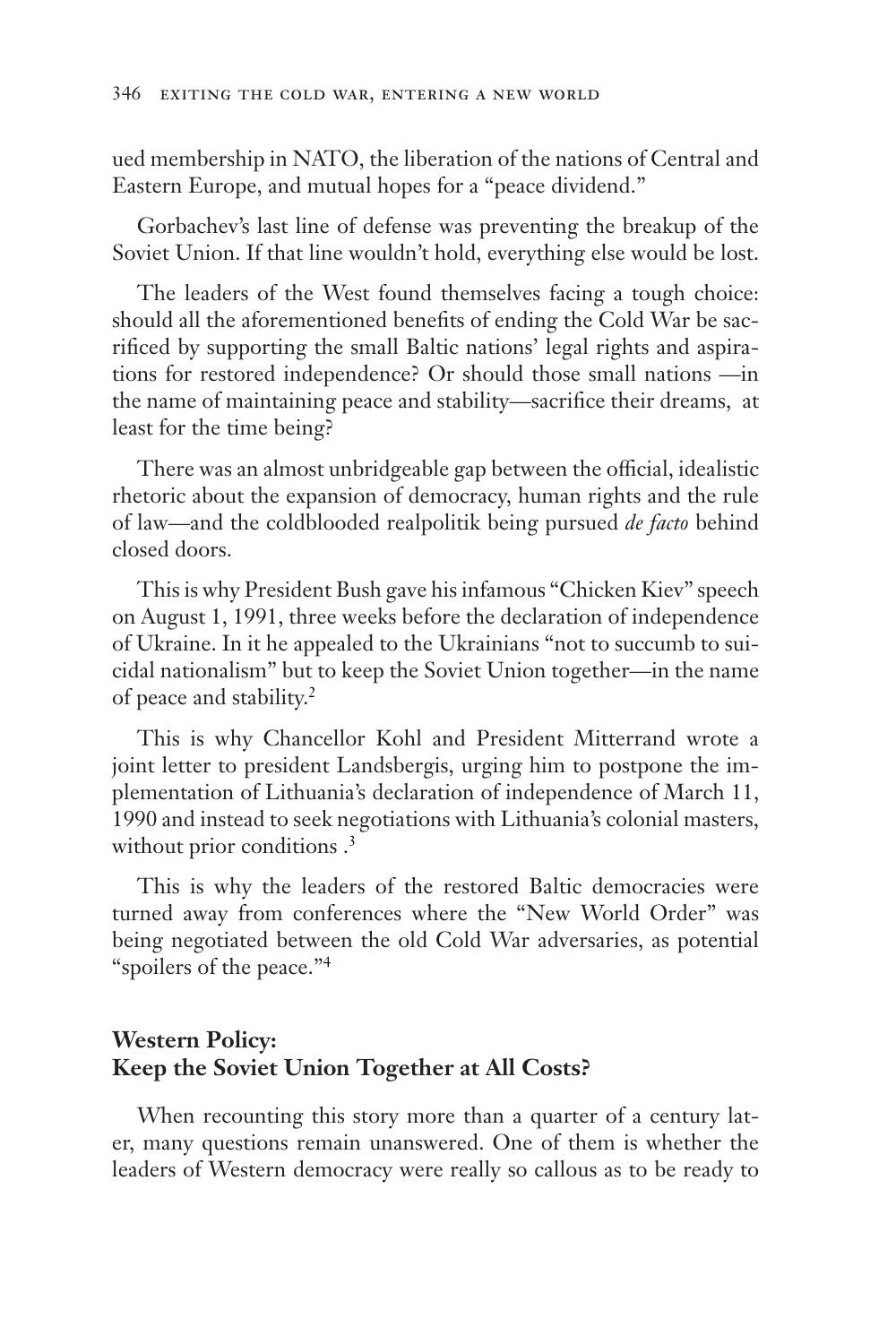sacrifice the legitimate claims of the Baltic nations to restored independence—in return for political gain in dealing with the Soviets. Although it appears to have been so, the real answer is perhaps a little more subtle.

Keep in mind that the Baltic nations had disappeared from the political radar screen for almost half a century. In that sense they had become "forgotten nations." The comment by the distinguished foreign minister of a NATO country that I cited earlier—"Haven't these peoples always belonged to Russia anyway?"—was symptomatic of a way of thinking.

If this was really the accepted view in the chancelleries of Europe, Western leaders were, presumably, not thinking in terms of sacrificing anything. Bear in mind that most of those major powers in the West the United Kingdom, France, Spain and also the United States—were all ex-colonial powers. The United States suffered a devastating civil war to prevent the breakup of the union. I am not for a moment suggesting that the American Civil War, with the aim of emancipating the slaves, should be compared with imperial aggression with the aim of enslaving free nations. *But preventing the breakup of the union* was the common principle.

The United Kingdom today is in the grip of an existential crisis—as is Spain—in mortal fear of the breakup of the union. Colonial powers—think of the British, the French and the Spanish empires—have fought ferocious wars trying to prevent the breakup of their empires.

The leaders of major powers with a colonial past are not to be expected to be at the forefront in defending the rights of small nations to national self-determination. Rarely have small nations been let free by a benevolent act of major powers. They simply have to liberate themselves. Under such circumstances, the concept of "solidarity of small nations" may have some practical relevance, against all odds.

When it had actually become official Western policy from 1990 onwards to keep the Soviet Union together at all cost—in the name of peace and stability—it should have been obvious that something had gone wrong. What was wrong? Among other things a wrong conception of the political and economic longevity of the Soviet Union under the *status quo*. Despite the rhetoric of reform, the reality was quite dif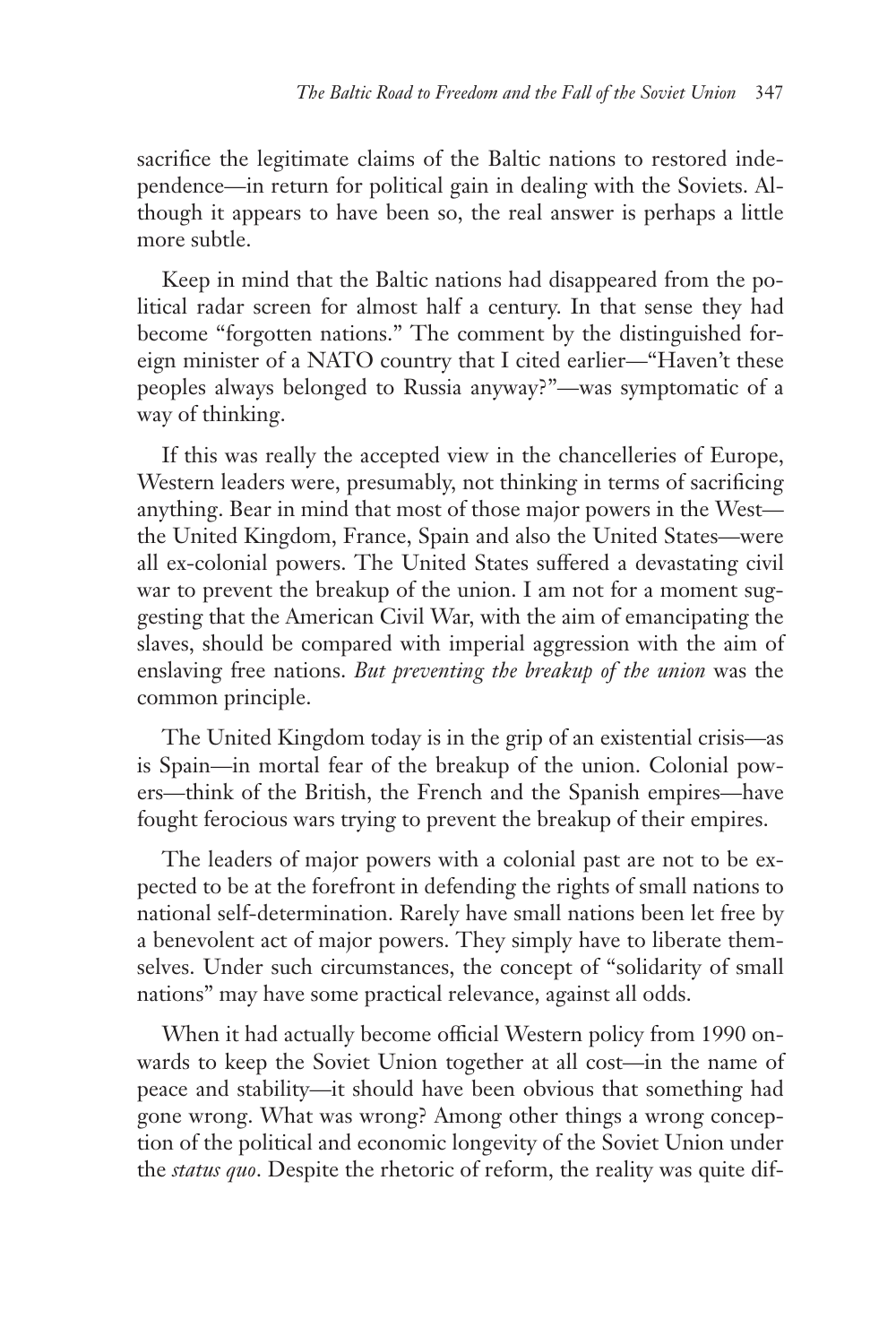ferent. The economy was totally paralyzed. They couldn't deliver the goods.

The gap between the self-glorification of the Soviet power elite and the reality that ordinary people faced had become too wide. It was absurd for the leaders of the West to put all their stakes on the political fate of a single individual. It was not a given that the hardliners would return, although Gorbachev would be removed from power. Reality turned out to be different, as proven by subsequent events.The analysis was superficial and the policy misconceived.

The Soviet Union was in an existential crisis that the Soviet power elite didn't know how to tackle. The Empire was on the verge of breakdown, as had been the fate of the British and French colonial systems after the war. To me it was outrageous to listen to the leaders of the West, preaching to the captive nations that they should stay in, to hold the Soviet Union together at all cost—in the name of peace and stability. To my ears this sounded like an Orwellian oxymoron. I never saw nor heard convincing evidence justifying this policy.

Recently I have repeatedly been asked by my Baltic friends in leading positions, if there is any truth in what U.S. emissaries are now telling them, i.e. that Iceland's action on the Baltic issue was actually U.S.-inspired and directed; that since the US was in a difficult position to speak up (due to among other things the Gorbachev-partneship and the Gulf War in January 1991) they prompted Iceland on their behalf and with their tacid approval. To tell the truth, it must then have been such a secret U.S. operation that it passed me by.

## **Why Iceland?**

I am often asked why Iceland didn't simply accept the conventional wisdom of the leaders of the West on the Baltic issue? Certainly there was no vital national interest involved. On the contrary, Iceland was dependent upon the Soviet Union for oil and gas—the life blood of any developed economy—since the British placed an embargo upon Iceland during the Cod Wars in the 1950s.<sup>5</sup> And didn't we know that small nations are supposed to seek shelter with and follow the leadership of the major powers?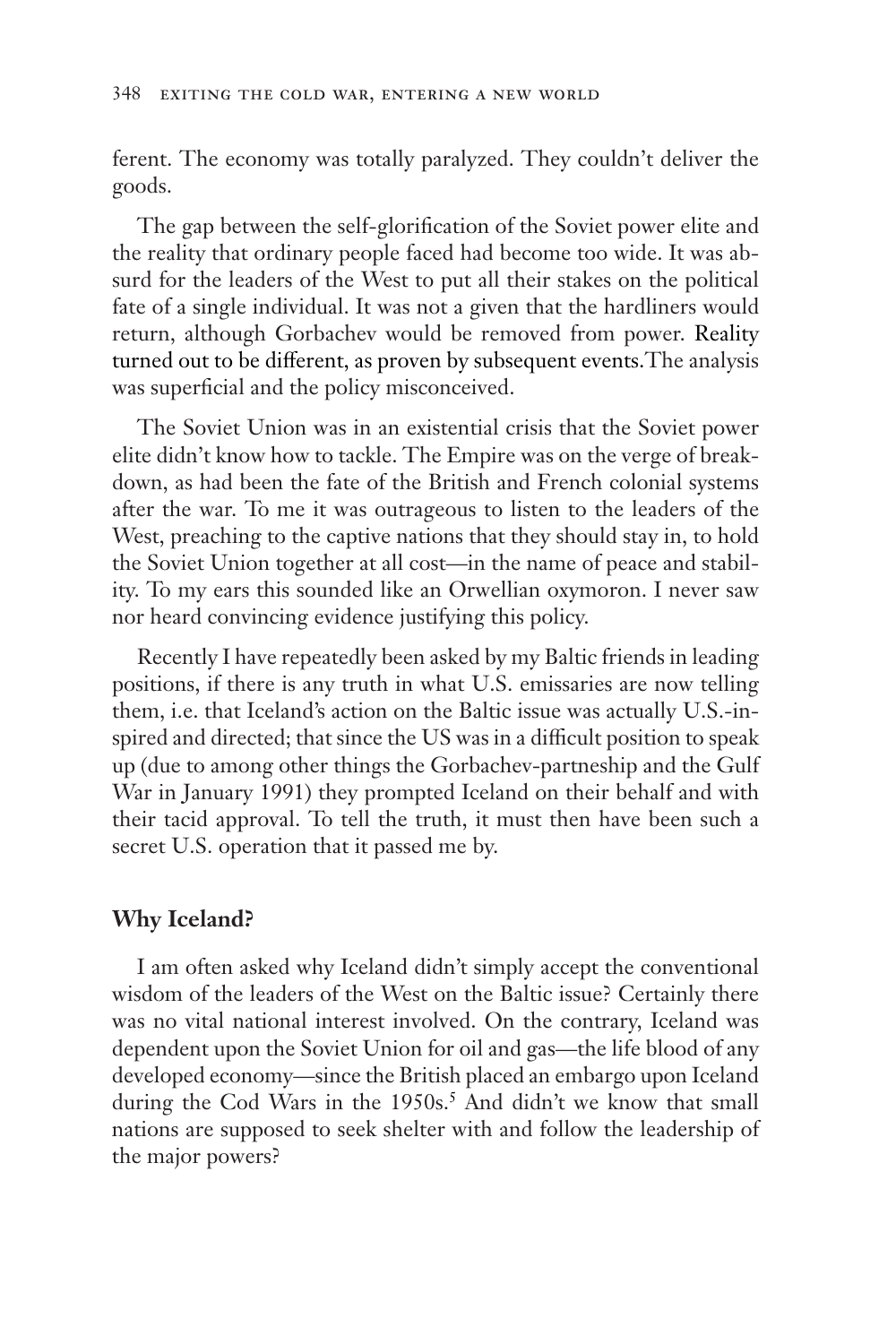The truth is that we were reluctant followers. The leaders of the West were obviously pursuing their own agenda. Apart from the envisaged benefits of ending the Cold War, the United States needed Soviet acquiescence for the invasion of Iraq (which was a Soviet ally) in January 1991. For the German government the peaceful unification of their country was naturally paramount. If that agenda did not include the restored independence of the Baltic nations, then that was bad luck for them. There was simply too much at risk, it was believed, by allowing the restoration of independence of the Baltic countries to disrupt the Gorbachev partnership. On that score, Western leadership was more or less united.

We simply disagreed. When it had become the declared policy of the Western democracies on ending the Cold War that the Soviet Union had to be kept together at all cost—in the name of peace and stability—it should have dawned upon thinking persons that something was seriously wrong.

What was wrong? First and foremost, this naive infatuation with Gorbachev was both ill-conceived and downright dangerous. It could not be taken for granted that the hardliners would be returned to power, even if Gorbachev were to be deposed. Subsequent events were soon to prove us right on that score.

We were convinced that the Soviet system itself was in the throes of existential crisis, for which their leaders had no solutions. The empire was in the process of falling apart, just as had been the fate of the British, French and other European empires after World War II. The political life expectancy of the Soviet system was greatly exaggerated.

How come that we dared assume that we had a more reliable take on political reality within the Soviet system than the CIA? Well, it so happens that my elder brother was a graduate of Moscow University and had done graduate work in both Warsaw and Krakow with, among others Leszek Kolakowski, who was a prolific writer on the shortcomings and dangers of the communist regime. Another brother of mine had studied for some time at Charles University in Prague. Both had maintained contacts with dissidents in the Soviet Union and eastern Europe, including the Baltic countries.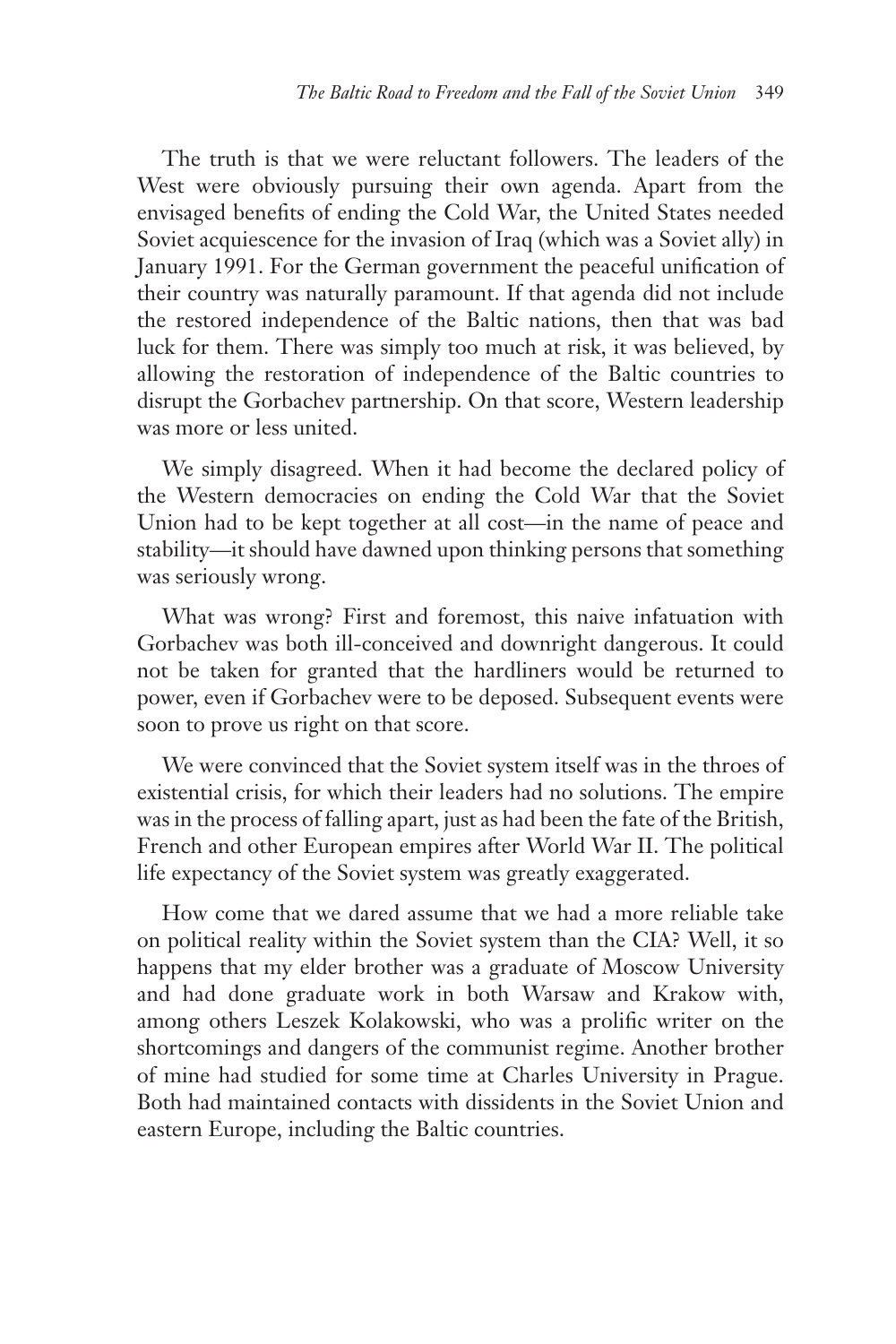I myself as a Fulbright Scholar at Harvard had studied and did research on comparative economic systems. My conclusion regarding the Soviet economy was simple: it didn't work. It had lost its driving force. It was inflexible, wasteful, and inefficient, although it had sectors, mainly connected to the military, which were provided with enormous resources, with some success. In addition, the political elite—the *nomenklatura*—had lost its belief in the system. They had lost their appetite for using force to stay in power, even though the Soviet Union could only be kept together by force.

Contrary to current Russian President Vladimir Putin—who is on record saying that "the fall of the Soviet Union was the greatest geo-strategic catastrophe of the 20th century"—I was convinced in 1989/91—and I still am—that the dissolution of the Soviet Union should be welcomed as perhaps the most beneficial event of the 20th century. If it needed a little push from the Baltic nations, so much the better.

What had the Cold War been all about if not to liberate the captive nations? I was appalled listening to Western leaders preach to subjugated peoples that they should accept their fate as captive nations so that we in the West could enjoy peace and stability. To my ears this was not only a shameful betrayal, it was a blatant mistake.

I personally was reluctant to follow such a recipe. If we could make sure that we could have access to oil from other sources, we would be all right. Remember, the Soviet Union at the time was in steep economic decline. They offered low prices for low quality products. We could secure more profitable markets elsewhere. So we took a calculated risk. And this turned out to be right.

My analysis of the internal situation within the Soviet Union led to a totally different conclusion from the mainstream one. There was no need to sacrifice the rightful claims of the Baltic nations to independence for some greater good in dealing with the Soviet Union. If you are convinced that you are right—and there is a lot at stake—why not follow your conviction?

I have never been beholden by an inferiority complex for being the representative of a small nation. During my political career I have been at close quarters with several great power leaders, who were no more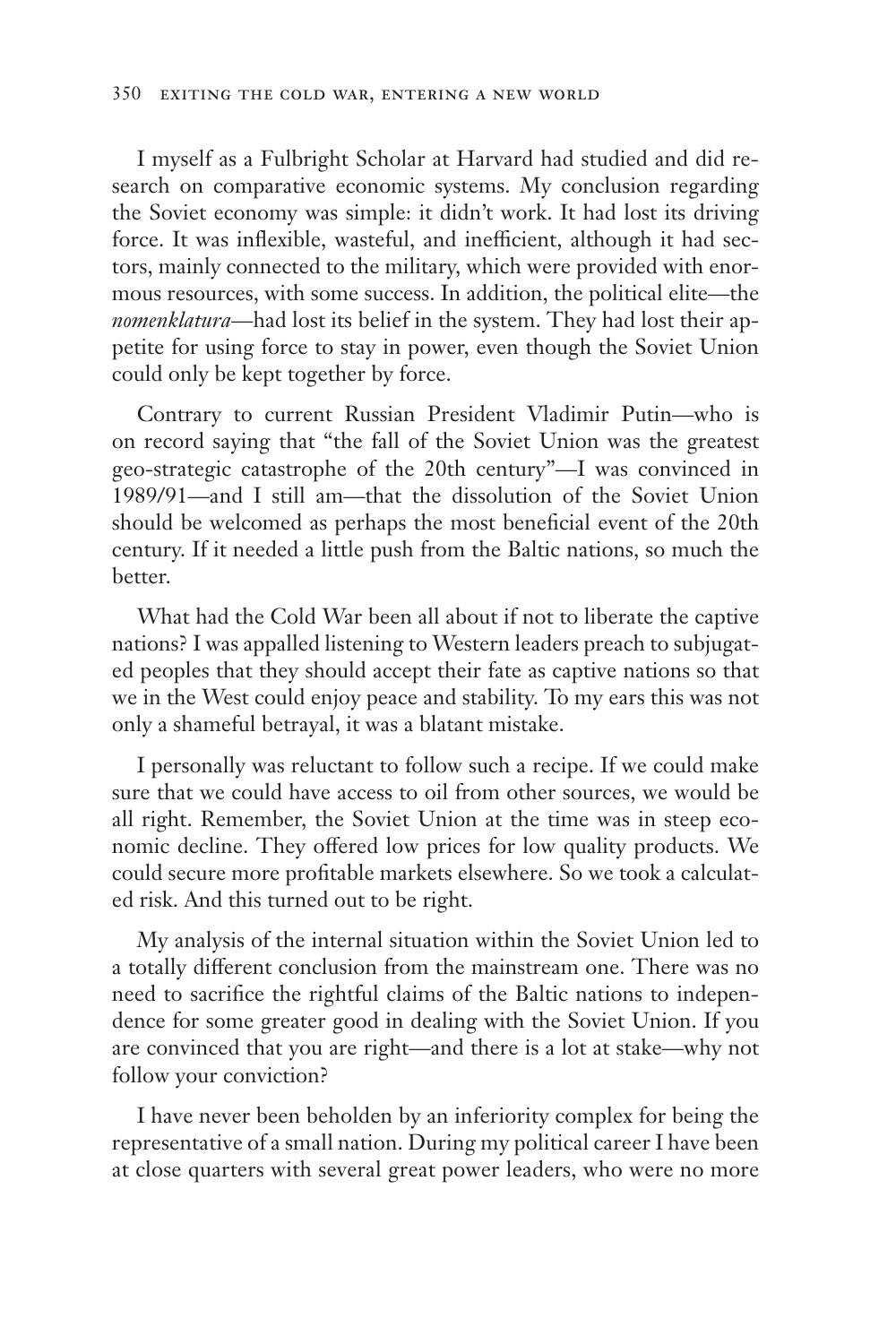impressive for representing more populous states. I can also cite several examples of how small nations, if they stick together, can change the world.

#### **January 1991: A Turning Point**

January 1991 was a crucial time—a turning point. The hardliners in the Kremlin—on whose support Gorbachev increasingly depended decided to take Western leaders at their word and "keep the Soviet Union together at all costs." That meant to prevent the imminent secession of the Baltic nations from the Soviet Union—by force, if necessary.

The justification given at the time sounds familiar today, in light of current events in Ukraine. The plan was to create incidents to justify military intervention and emergency rule from Moscow, in the name of protecting national (i.e. Russian) minorities; and to restore law and order.

The tanks started rolling. Special troups occupied strategic positions. The killing machine started doing its job. Everything was set for a crackdown on the democratic forces and "regime change"—imposed by Moscow.

I remember vividly being awakened in the middle of the night by a telephone call from President Landsbergis saying in essence: "If you mean what you have been saying in our support, come immediately to Vilnius to demonstrate your personal commitment to our cause. The presence of a NATO foreign minister matters." I was the only foreign minister from anywhere to respond to an appeal to arrive on the scene to demonstrate solidarity in their hour of peril. I visited all three capitals during those crucial days.

I shall never forget those days in the squares and on the streets of Vilnius, Riga and Tallinn. There I personally witnessed nations, unarmed and virtually alone, ready to defy military might, in the name of human dignity, freedom and self-respect. It was a privilege to be allowed to be with them during those fateful days. I came away convinced that if the Soviets would have applied full force to follow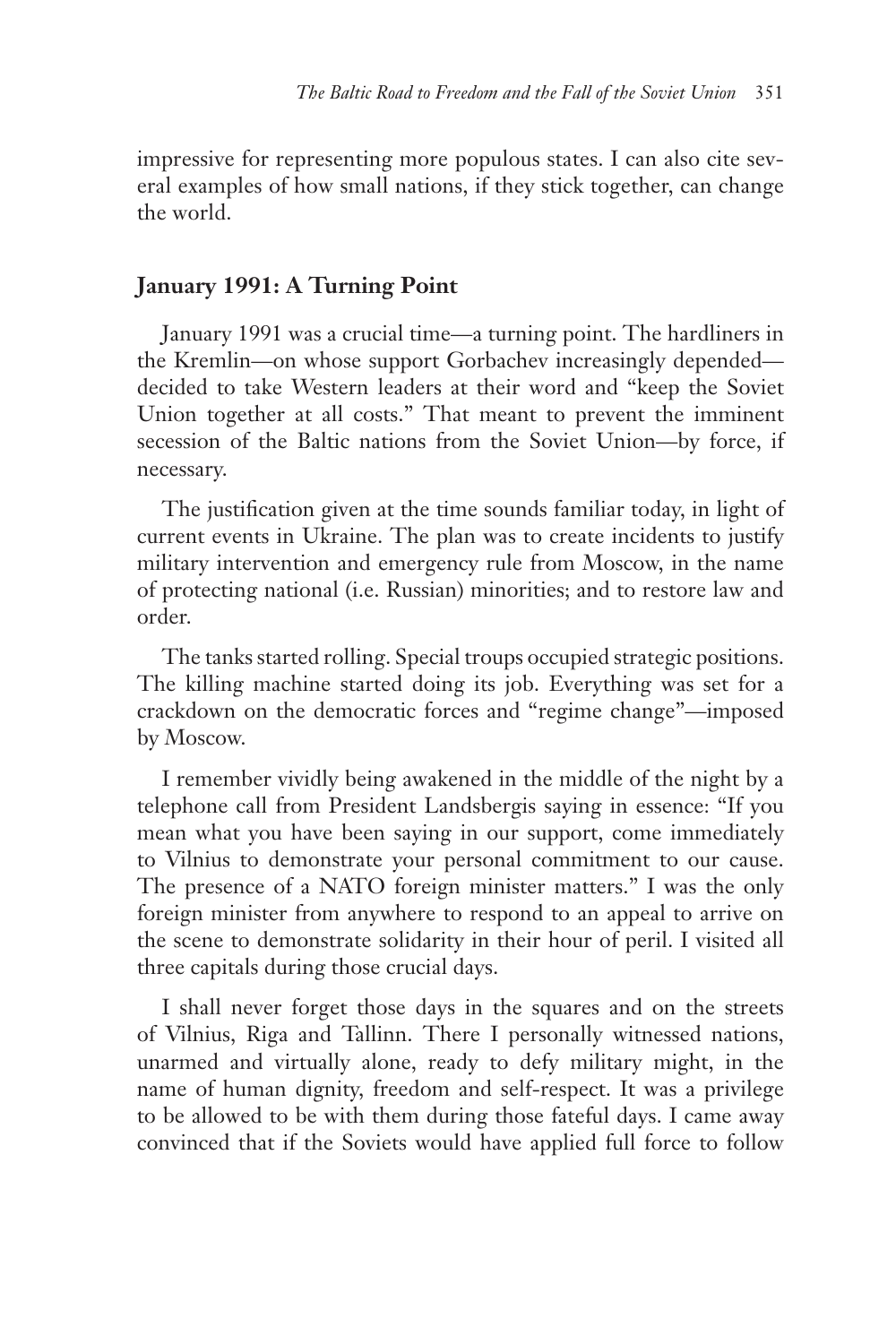up on their original plan of regime change, it would have resulted in a terrible bloodbath.

Would Western leaders have intervened? The leaders of the Baltic independence movements were under no such delusion. In the documentary film *Those Who Dare*, 6 on Iceland's role during the Baltic independence struggle, James Baker, U.S. Secretary of State at the time, makes it absolutely clear that despite a lot of talk, Western military intervention on behalf of the Balts was never a serious consideration. They didn't do it in Budapest in 1956. They didn't do it in Prague in 1968. And it was never a serious option in Vilnius in 1991.

On January 16, 1991, the United States launched "Operation Desert Storm" to drive Sadam Hussein out of Kuwait. It is neither the first nor the last time when oil has turned out to be potent motivation for action. The Soviet Union was an ally of Iraq. To the United States it was imperative that the Soviets would support, or at least not actively oppose, the U.S.-led operation. Soviet cooperation on that score depended on maintaining the Gorbachev partnership. And indeed, Gorbachev's Soviet Union voted in the UN Secruity Council in favor of the resolution to drive Iraq out of Kuwait—with force.

Why did the Soviets back off in the Baltics at the last moment? The tanks had started rolling. Special troops had occupied strategically important places, such as ministries and TV stations. There is no doubt in my mind why they gave up. The reason is the popular reaction: hundreds of thousands of unarmed people flocked onto the streets and confronted the tanks. If the Soviets had used armed force, it could have led to one of the greatest bloobaths in postwar Europe—something for which Nobel Peace Prize holder Mikhail Gorbachev could not take responsibility. It would have meant the negation of everything for which he had stood so far. By stopping at the brink, Gorbachev saved his soul and his reputation*.* But at the same time the days of the Soviet Union were numbered. The reason why is that when the will to apply violence is weakened, it means the end of a police state. And that's what happened.

It was in the streets of the Baltic capitals that the hard truth was proven: the Soviet Union could only be kept together by force. From then on Western policy on the Baltic issue was in tatters. History has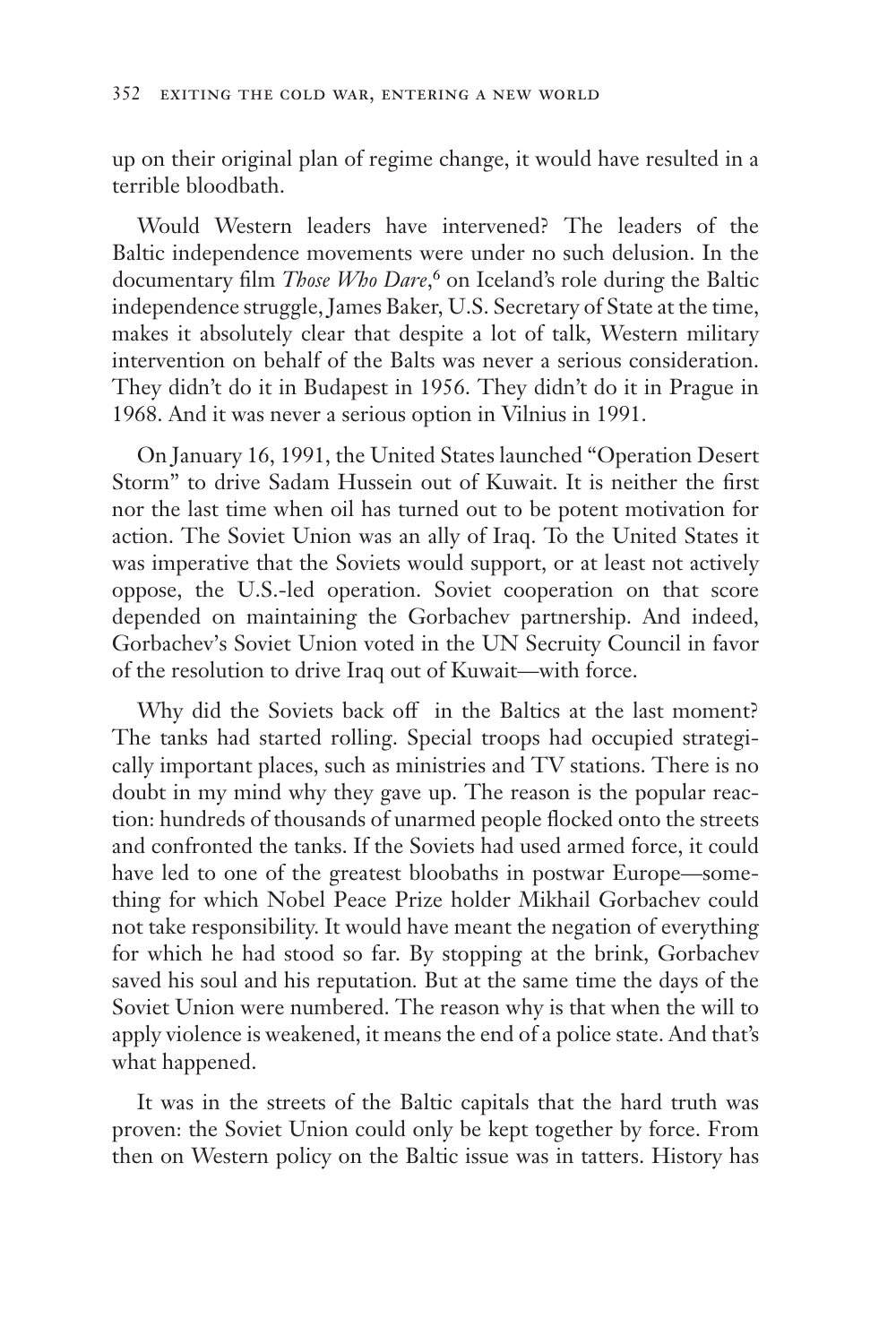taught us that when the power elite of a dictatorship or a totalitarian police state loses its appetite for violence, it is the beginning of the end.

## **Violence or the Rule of Law**

After my "official" visit to the Baltic countries in January 1991 during the political upheaval, following the Icelandic Government's agreement January 23 to "initiate talks concerning the possibility of strengthening diplomatic relations" with Lithuania, and after the Alþingi (Iceland's national parliament) adopted a resolution on February 11, 1991 calling upon the Government to "bring this issue to a conclusion by establishing diplomatic relations with Lithuania as soon as possible," the Soviet Government at long last showed its displeasure.

First they recalled their ambassador from Reykjavík for talks in Moscow. Then they delivered a strongly worded note of protest against the Icelandic Government's alleged "interference into the domestic affairs of the Soviet Union." Threats to terminate long-established bilateral trade treaties between the countries were repeated more than once to warn the strong shipowners' lobby in Icelandic politics of the consequences of the government's Baltic policy.

We decided to confront the issue, not only politically, but also on the basis of international law. I put together a team of legal experts (with an important input from Estonia) who produced a document, detailing the case of the illegality of Soviet occupation and subsequent annexation of the Baltic states. This was presented to the Soviet authorities on April 12, 1991.7

The argument was presented with reference to Soviet obligations under international law (specifically the Helsinki Final Act of 1975) and other major multinational treaties and precedents. We also reminded the Soviet government of the fact, that the Soviet Congress of People's Deputies had itself already accepted the case by declaring the Molotov-Ribbentrop pact of 1939 null and void December 24th.1989.

Here are some key excerpts from the Icelandic legal case:

It is a well-recognized maxim of international law that no benefit shall be achieved through an illegal act. Refusal by the international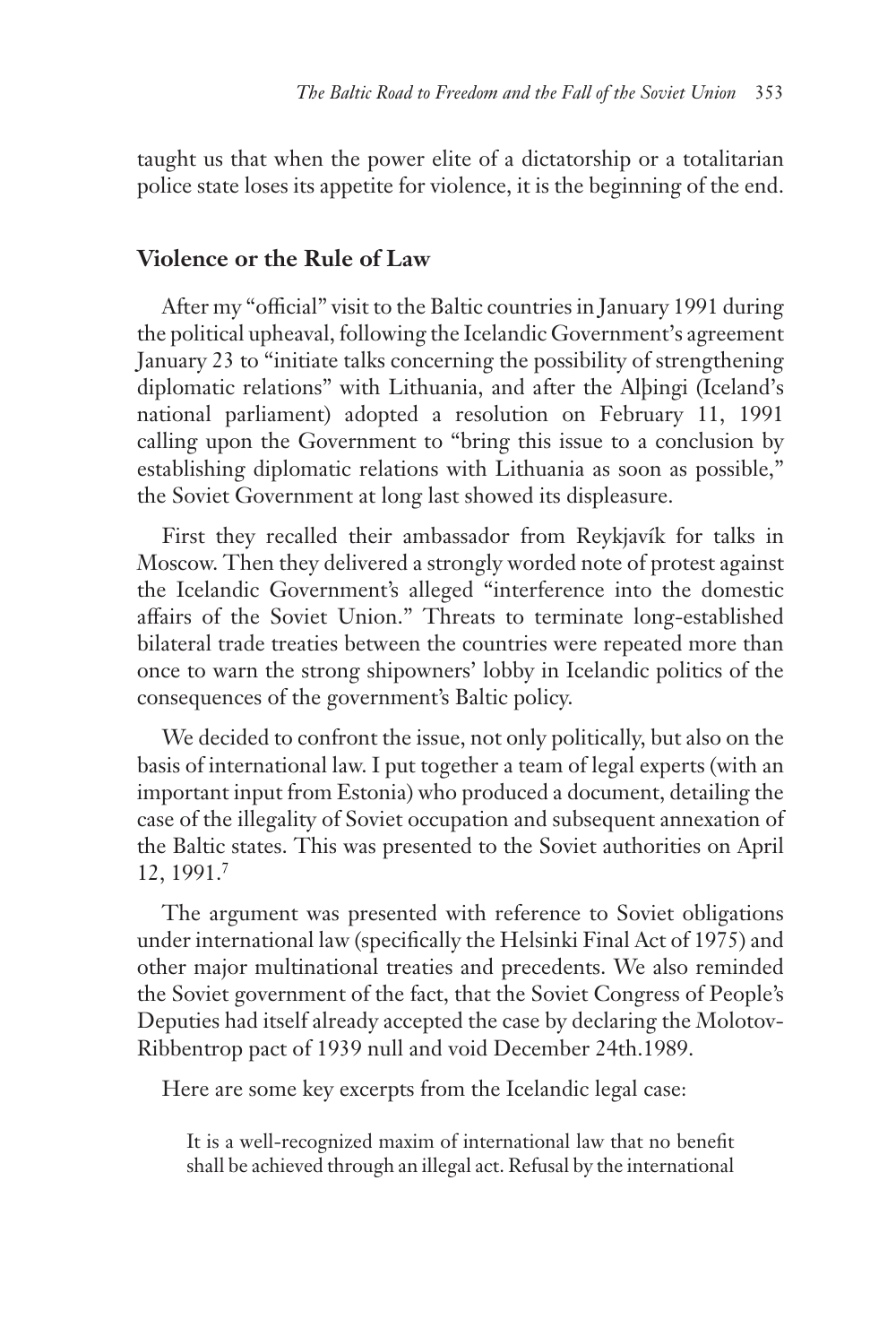community to recognize illegal occupation and annexation is based on the utter condemnation of the use of force in contravention of international law. Even recent history shows that the international community will not recognize claims that such questions following illegal annexation fall solely within the domestic jurisdiction of the annexing state.

Turning to the situation in Lithuania, it can first be noted that the view that the occupation of Lithuania in 1940 was illegal has been confirmed in a decision of the Congress of People's Deputies of the Soviet Union on 24 December 1989.

Furthermore:

The incorporation of the Baltic States into the Soviet Union, which took place according to Soviet law at the beginning of August 1940, did not represent a voluntary association on a federal basis, but the seizure by force of foreign territory, i.e. an unlawful annexation under modern international law.

On the current situation it stated that

The government of Iceland attaches particular importance to the enactments of 11 March, 1990, restoring the independence of Lithuania and laying down a Provisional Basic Law (Constitution). Those pronouncements allow third states to regard the legal situation in Lithuania as one of continuity. Under this approach the enactments of 11 March, 1990 and their subsequent implementation provide evidence of fulfilment of the classical criteria of territory and population and, on the face of it, an indication of effective government.

Finally we put all this into the context of the changing political landscape, at the initiative of the Soviet Government itself:

The position of the Icelandic government towards Lithuania is to be viewed in the context of the profound changes in European relations which have taken place in recent years. In particular it should be viewed in the context of the democratic revolution that the European political landscape has undergone; a revolution rendered possible primarily by the policies of the Soviet Union.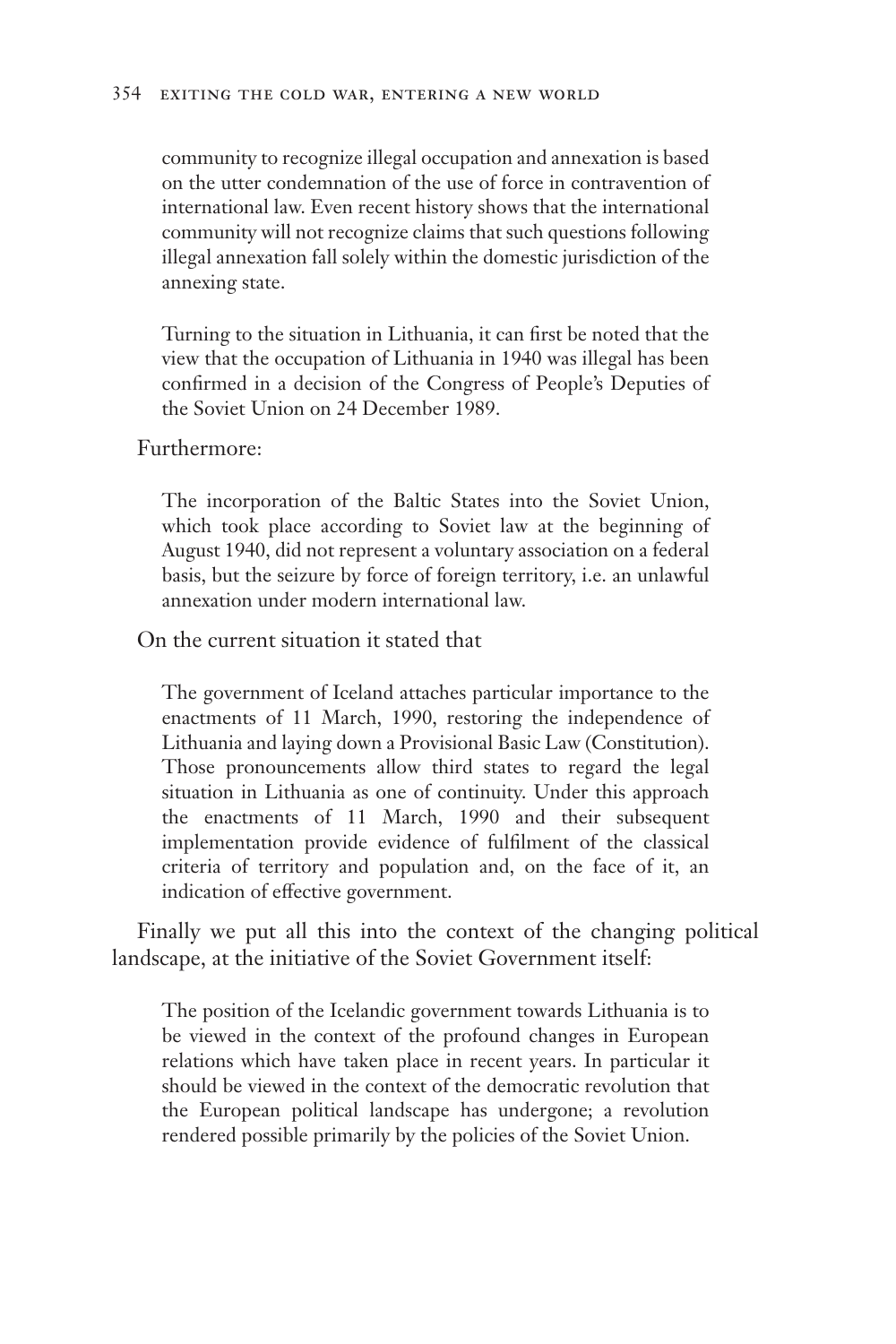Finally, the Icelandic government offered its services to act as a mediator between the democratically constituted governments of the Baltic countries and the Soviet government in settling the disputes.<sup>8</sup>

Needless to say, we never received any response from the Soviets to this sophisticated piece of scholarship.

## **On Gorbachev's Place in History**

It should never be forgotten that Gorbachev's decision not to apply military force to maintain Soviet hegemony in Central and Eastern Europe made the peaceful ending of the Cold War possible. Gorbachev was a man of peace. For this he deserved the Nobel Peace Prize.

But in January 1991 he was on the verge of drowning the independence movements of the Baltic nations in a terrible bloodbath. At the last moment he stopped at the abyss and withdrew—again in the name of peace. By doing so he saved his soul and his place in history.

This is the reason why the man of peace, Mikhail Gorbachev lauded as he is in the West—is less than loved in his beloved homeland, Russia. In the eyes of many Russians, who secretely share Putin's great power dreams, Gorbachev is denigrated as a loser—if not a traitor. He is said to be the man who lost everything that Soviet Russia, in the Great Patriotic War, had won through bloody sacrifices. He is blamed for not having prevented—by force if necessary—the dissoluton and collapse of the Soviet Union. In the eyes of his critics at home, Stalin may have been a tyrant, but he made the Soviet Union a world power. Gorbachev may be a good man, but with this record they deny him any claim to greatness.

To those of us who do not share any dreams of (restoring) the Russian Empire, however, Gorbachev remains the man who made a more peaceful post-Cold War world possible.

Those examples of the role individuals play in history give occasion to compare the fate of two individuals who about the same time faced similar challenges: Chairman Mao's inheritor, Deng Xiaoping, and Stalin's last inheritor, Mikhail Gorbachev. Each came to power in totalitarian states as inheritors of bloody tyrants who had failed to alleviate the poverty of the people.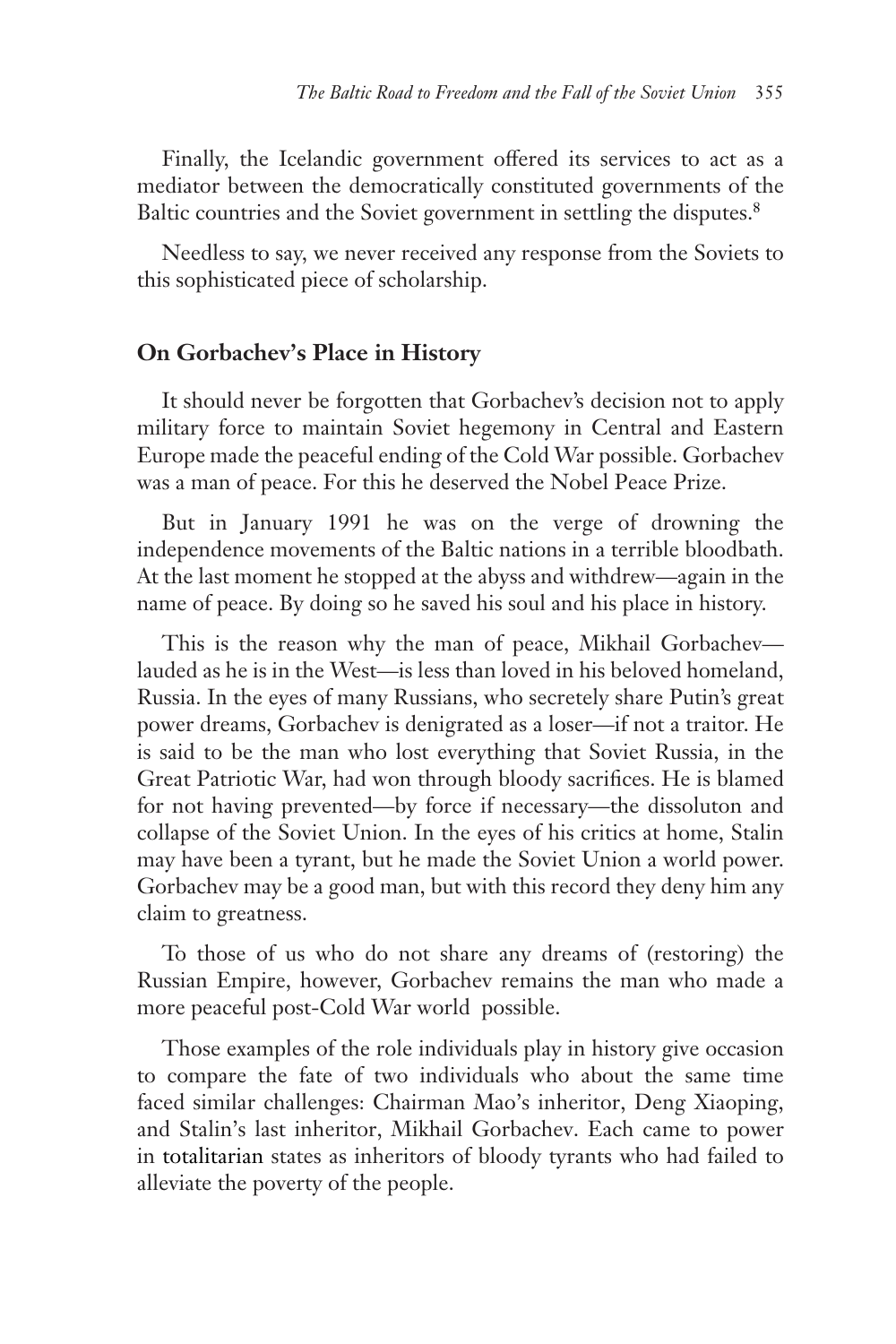Deng Xiaoping began by improving the lot of the peasants, allowing them to sell their produce in the cities. Then he opened China up for foreign direct investment and technological transfers in experimental "free trade zones." This limited approach worked. He started the most transformative economic revolution of all times, lifting hundreds of millions of Chinese from poverty to prosperity in the time span of a few decades. Like all Chinese leaders, he was in mortal fear of the dissolution of the Middle Kingdom. Economic reform, therefore, took precedence. Political reform had to wait—if it was ever to come. Hence the crackdown against student protests in Beijing's Tiananmen Square on June 4, 1989.

Gorbachev preached both: structural reform (*perestroika*) and opening (*glasnost*). At home and abroad he was considered a missionary of democratic reform and freedom of expression. But despite a lot of talk of *uskorenie—*acceleration of the economy—it remained mostly empty words. He never managed to present nor implement a comprehensive plan for reforming the Union (or even the bloc). Is it possible to reform a totalitarian police state and a centralized command economy? It turned out that Gorbachev didn't know how to do it. Instead of reform, Russians were exposed to political dissolution, economic chaos, shortages, insecurity and humiliation.

Yeltsin in post-Soviet Russia failed too. Democracy was stillborn, the economy ended up in freefall, the rule of law never took hold, corruption blossomed. Russia remained domestically weak and struggled internationally to refind the place it felt it was due among the other great powers and espcially as an equal of the United States. This is why the revanchist policies of strongman Putin find such resonance with many Russians. But for the rest of us, Russia has again become a country that is by nature dangerous to its neighbors.

This is why Gorbachev's legacy, great as it is, is less than fully appreciated in his home country.

#### **Endgame: Dissolution of the Soviet Union**

On August 19, 1991, a sequence of events started that culminated in the recognition by the international community of the restored independence of the Baltic states and the dissolution of the Soviet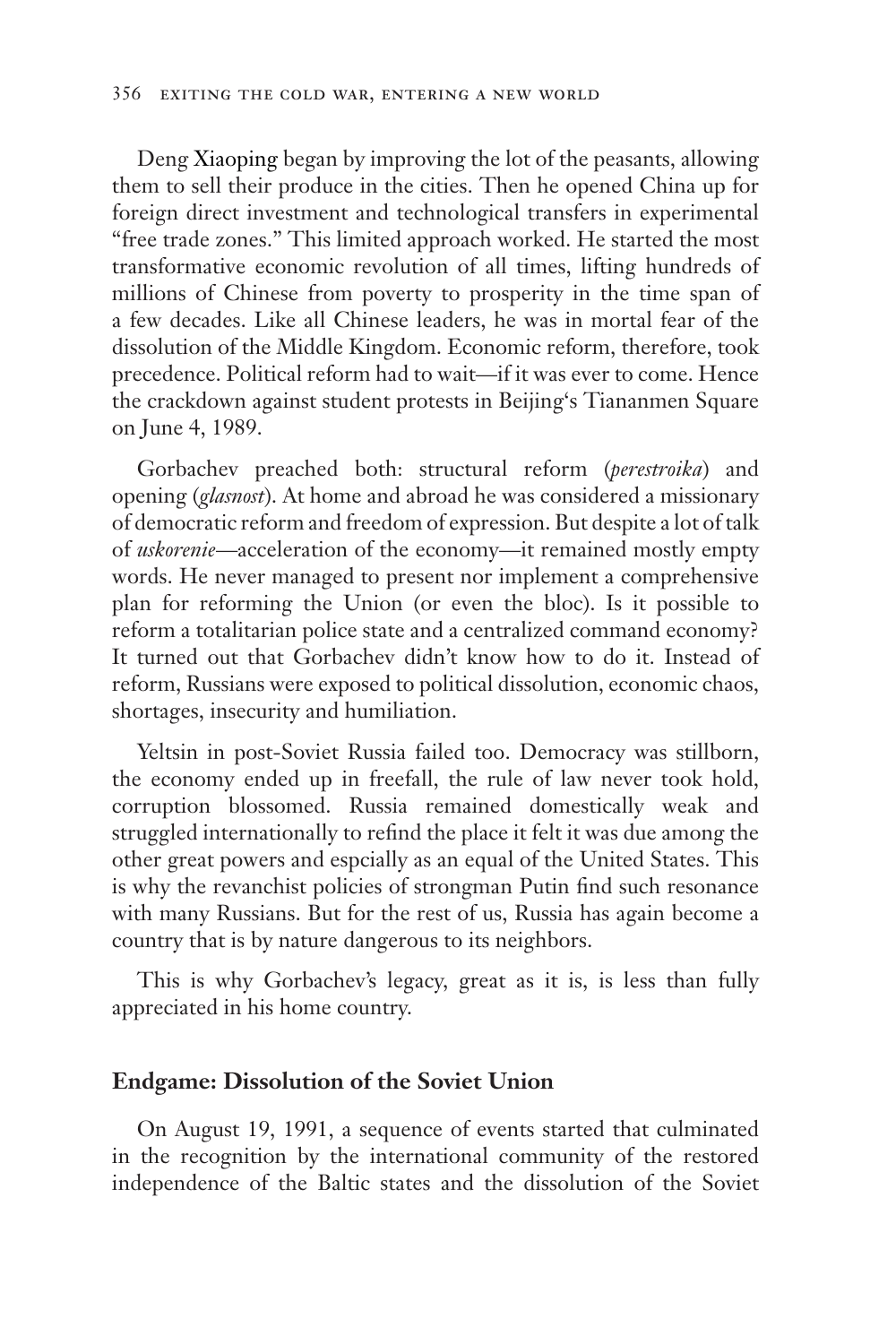Union. The scene began on the barricades in the streets of Moscow; it moved on to a modest ceremony in Höfði-House in Reykjavík less than a week later, on August 25. Five years earlier this modest villa—a former British Embassy in Reykjavík—had been the venue for the Reagan-Gorbachev summit that later turned out to have marked the beginning of the end of the Cold War. Now it was to be the venue for the recognition of the Baltic states' restored independence—a process that turned out to be unstoppable and irreversible. Let me briefly retrace the sequence of events:

- The attempted coup d'état in Moscow began on August 19.
- Two days later the North Atlantic Council met in Brussels. The meeting was held in the shadow of the attempted coup. When the proceedings started there was still some measure of uncertainty as to the question of success or failure of the coup. During an interval NATO Secretary General Manfred Wörner was requested to try to reach direct contact with Boris Yeltsin in Moscow and report back to the meeting. Within less than an hour Wörner returned with the following message from Yeltsin: The coup had failed. He, Yeltsin, and the democratic forces were now firmly in control. Yeltsin urged the NATO foreign ministers assembled in Brussels to do everything in their power to *support the democratic forces* in the Soviet Union.
- After the interval it was my turn for an intervention. Again—just as in Copenhagen a year earlier—I set aside my prepared text. I appealed directly to my colleagues to give serious consideration to the totally changed situation. I reminded them that their former refrain, namely that nothing should be said or done that might undermine Gorbachev and bring back the hardliners, was no longer valid. The hardliners had already tried their hand and failed. President Gorbachev, who had clung to the sole remaining aim to keep the Soviet Union together at any cost under a new constitution—had also failed. The new leader was Boris Yeltsin. As president of the Russian Parliament he had already appealed to Russian soldiers not to use force against the unarmed population in the Baltic countries.
- The Congress of Peoples' Deputies of the Soviet Union had already declared the Molotov-Ribbentrop pact null and void. Thus, the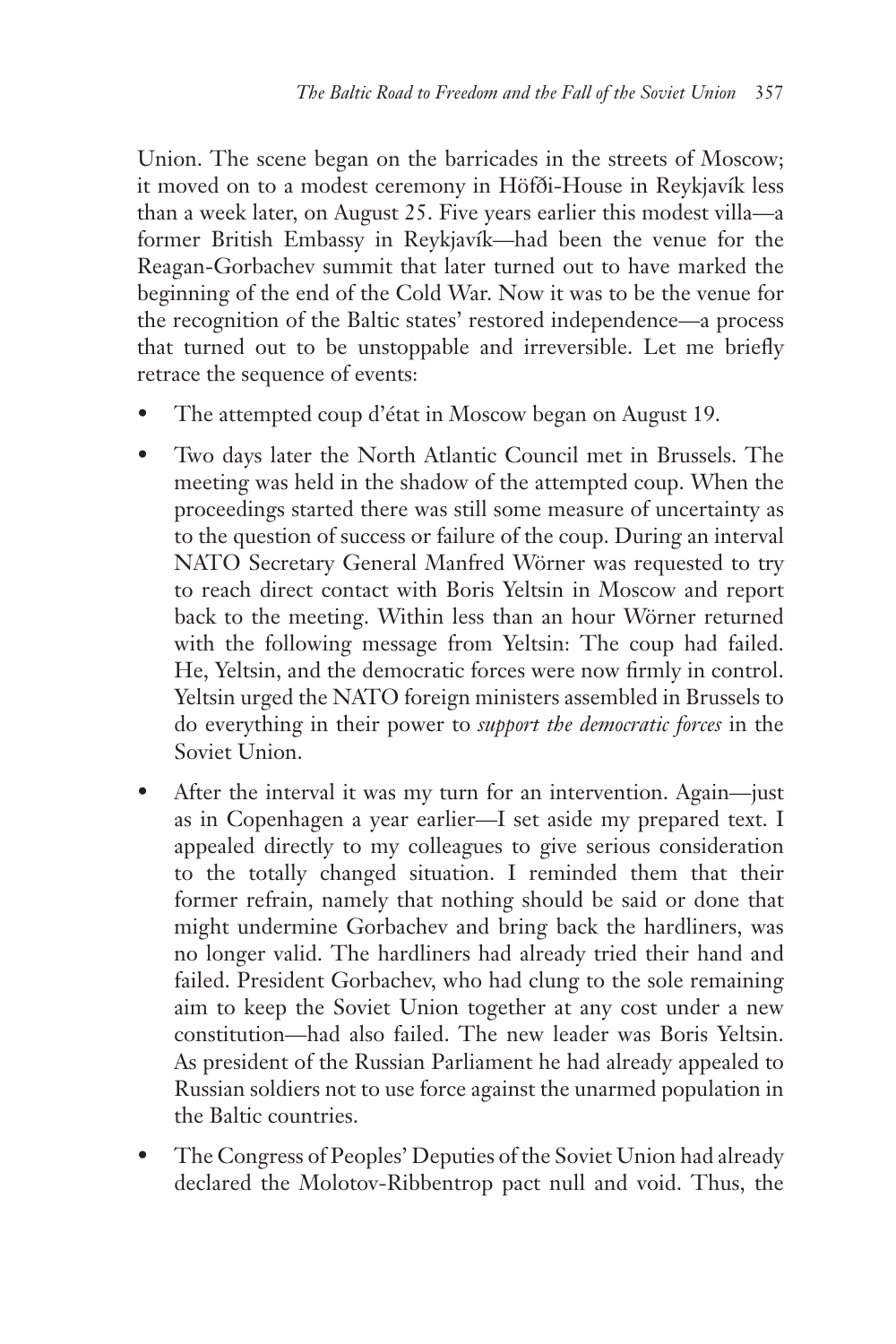new Russian leader had acknowledged that the occupation and annexation of the Baltic nations into the Soviet Empire was illegal. The Baltic nations had borne the full brunt of Soviet imperial suppression, through repeated deportations and enforcement of a Russification policy. All this was in flagrant breach of the basic principles of international law and the code of conduct in interstate relations that was now in the process of being negotiated. We therefore had a moral obligation to insist on the restoration of justice for those nations, as well as other central and east European nations. The restoration of Baltic independence could be a powerful impetus for the restored independence of other nations that had been incorporated by force into the Soviet Empire.

If I remember correctly, the response to my speech was polite silence.

On my return home I "occupied" the Icelandic embassy in Copenhagen. For many hours and late into the night, I was in telephone contact with Reykjavík and the Baltic capitals. My message was simple: *In politics timing is everything*.

The time to act was right then, while there was power vacuum in Moscow and confusion reigned in the West. I issued formal invitations to the foreign ministers of the Baltic states to come to Reykjavík as soon as possible. There and then we would formally sign the relevant documents restoring full diplomatic relations between Iceland and the Baltic states and appointing ambassadors and general consuls on a mutual basis. This would soon, I argued, be followed up by others. Now was the moment to act resolutely for the sequence of events to gather momentum—*irreversibly*.

The Baltic foreign ministers—Lennart Meri of Estonia, Janis Jurkans of Latvia and Algirdas Saudargas of Lithuania—arrived in Reykjavík on August 25. On August 26 in Höfði-House the four of us signed the relevent documents and made brief statements on the significance of the event. The news had hardly been spread by international media before the invitations started to pour in: could the three foreign ministers who formerly had been shown the door at all major gatherings of Western leaders—be persuaded to visit European capitals, as soon as possible, to repeat what had been done in Reykjavík? The process had become irreversible. For me that was "mission accomplished." A few months later the Soviet Union had broken up.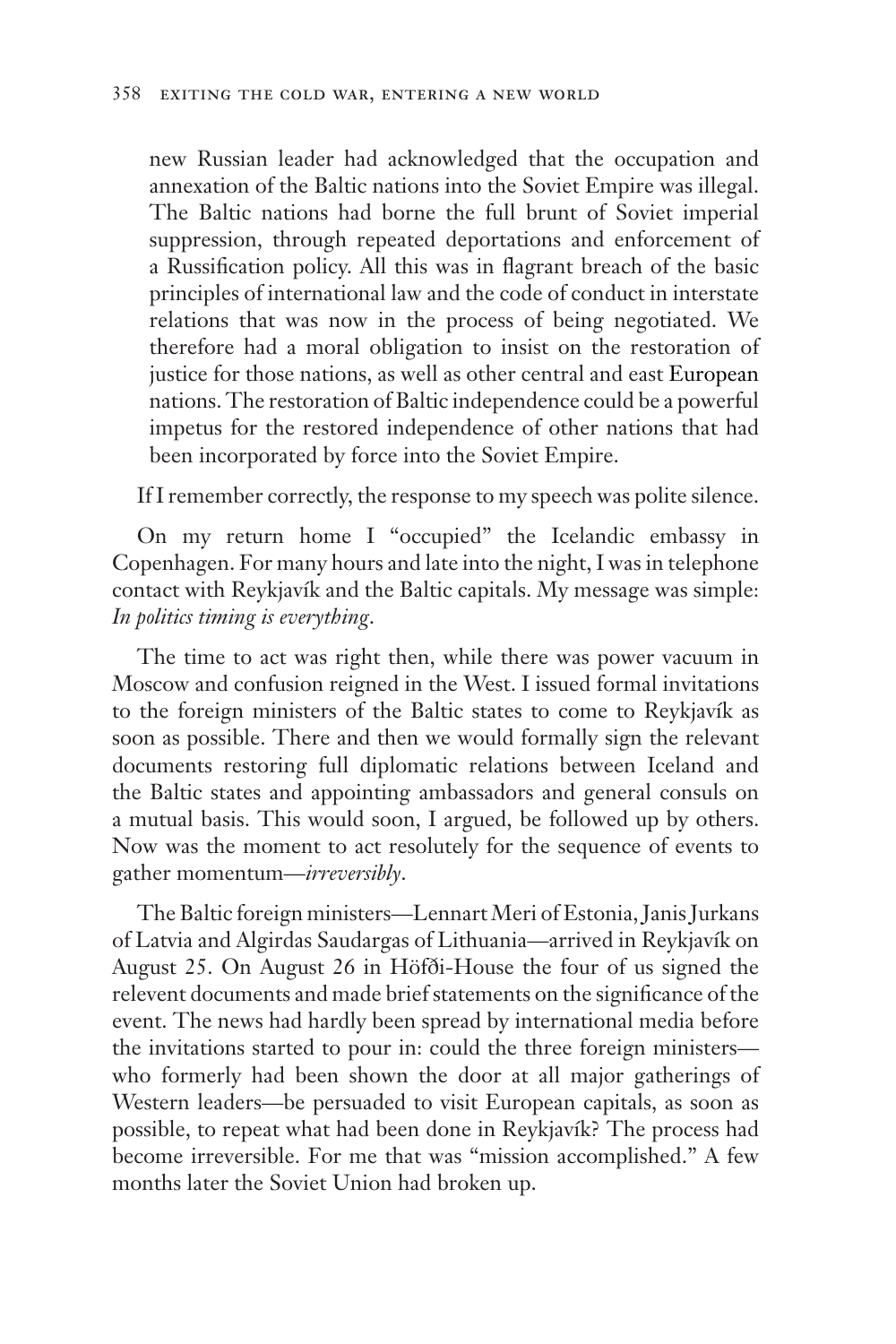The rest is history.

# **What Can be Learned From All of This?**

Looking back over the timespan of more than a quarter of a century, what are the most important lessons to be drawn from the Baltic experience in the aftermath of regaining independence?

The lessons of history are deeply rooted in the psyche of the Baltic nations and their leaders. When the Second World War broke out, they were left alone and unprepared to deal with their fate. That is why after 1991 reinsurance against external threats was uppermost in the Balts' minds . Their aim was to consolidate their fragile independence by "returning" to the European family of nations.

This meant joining the European Union and NATO at the earliest possible opportunity.

During the crucial period of transition from a centralized command economy to a diversified market economy and from a totalitarian state to a pluralistic democracy,—it is invaluable if you can rely on positive external support. When formulating policy and making important decisions, Baltic leaders therefore had an overall guiding principle: Would this policy or that decision fulfill the entrance requirements for the EU and NATO, or not? On behalf of the democratic West this meant firmly rejecting the legacy of Russian imperialism in the form of "spheres of influence" or the so-called "near abroad."

The European Union is not merely a customs union or a free trade area. Its primary purpose, right from the beginning, was political: to prevent war and maintain peace in Europe. The nations of Europe voluntarily apply for membership but undertake the obligation to fulfill the entrance qualifications. They are ready to give up part of their formal sovereignty in order to share in the enhanced sovereignty of the Union itself.

As for the EU internal market, every member state is under the obligation to play by the same rules. The four freedoms of trade in goods, services, financial transactions and the labor market are meant to ensure a level playing field. A win-win situation, as Americans would put it.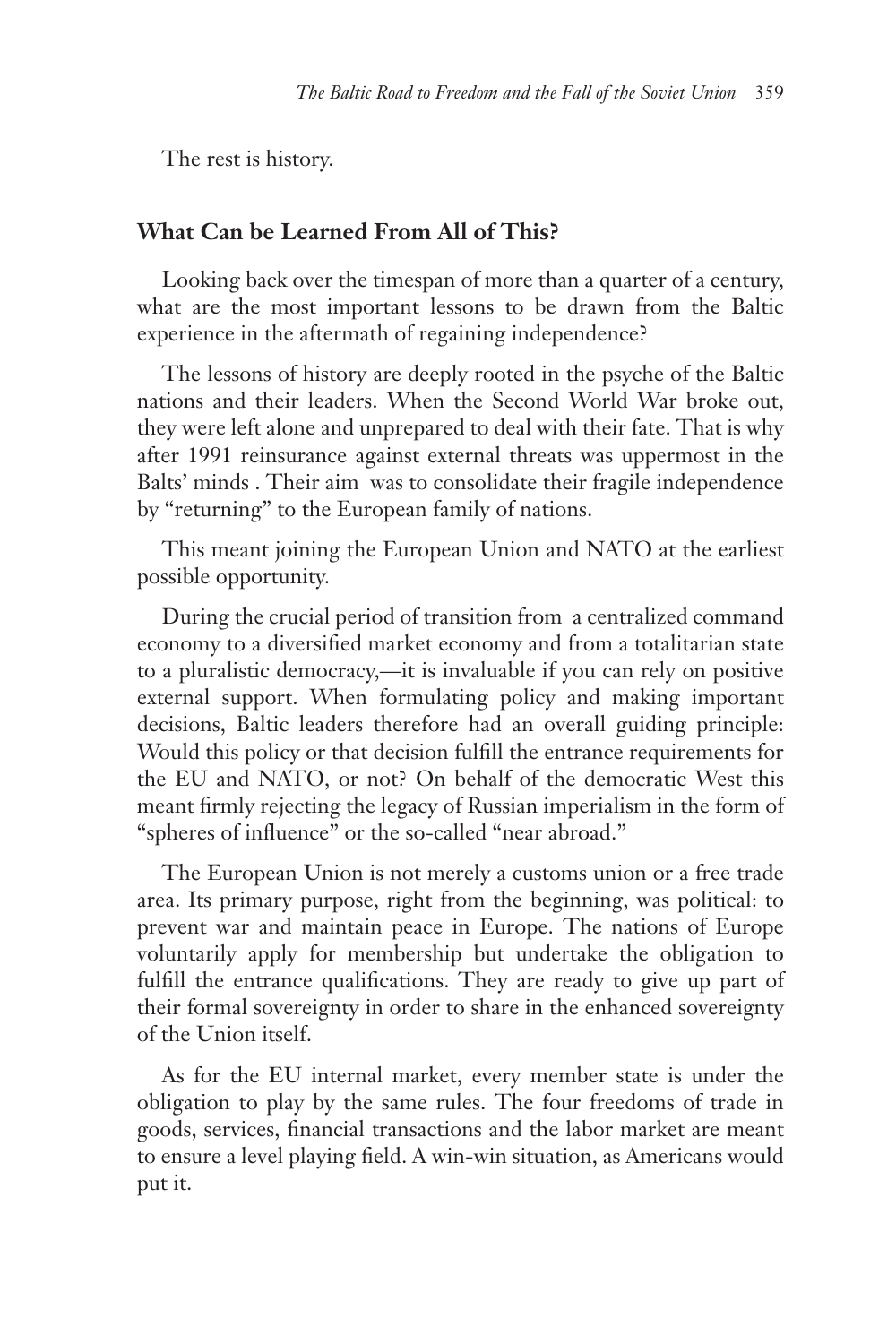Although the EU is not a military organization, nontheless it provides the member states with the "soft power" projected by the most important player globally in international trade.

NATO, on the other hand, is a military alliance, open to democratic societies and providing them with collective defense and security visa-vis external threats. During half a century of Cold War, this U.S. led military alliance for common security proved sufficiently strong to deter any aggression. *I bet it still can.*

This, to my mind, is the most important lesson to be learned from the Baltic post-independence experience. Right from the start, the political leadership stood united, across all political dividing lines, behind the long-term goal of joining both the EU and NATO.

Those ultimate goals enjoyed solid support among the majority of the populations. This unity of purpose gave their domestic politics despite the political turmoil and social upheaval of the most difficult transition period—the internal discipline needed to push through and stand by difficult and unpopular decisions.

Whenever demagogues or populists wanted to take the easy way out, such moves could be averted if they conflicted with the declared purpose or undermined the capacity to fulfill the entrance qualifications. Steadfastness of purpose and long-term strategy, despite the social upheaval of the transition, helped all three Baltic nations to pull through. This has helped make the Baltic post-independence experience a success story.

Despite ethnic divisions, economic hardship and political strain, each of the Baltic states has managed to build functioning democratic institutions. They have shown the self-discipline required to fulfill the entrance qualifications of both multinational organizations, the EU and NATO. Their economies have successfully been integrated into the inner market of the European Union, including the euro. This has set them on their way of catching up with their more prosperous neighbors.

As fully-fledged members of the North Atlantic Alliance they have the full force of NATO behind them in standing up to hostile military threats to their security. This is a success story from which others can learn a lot.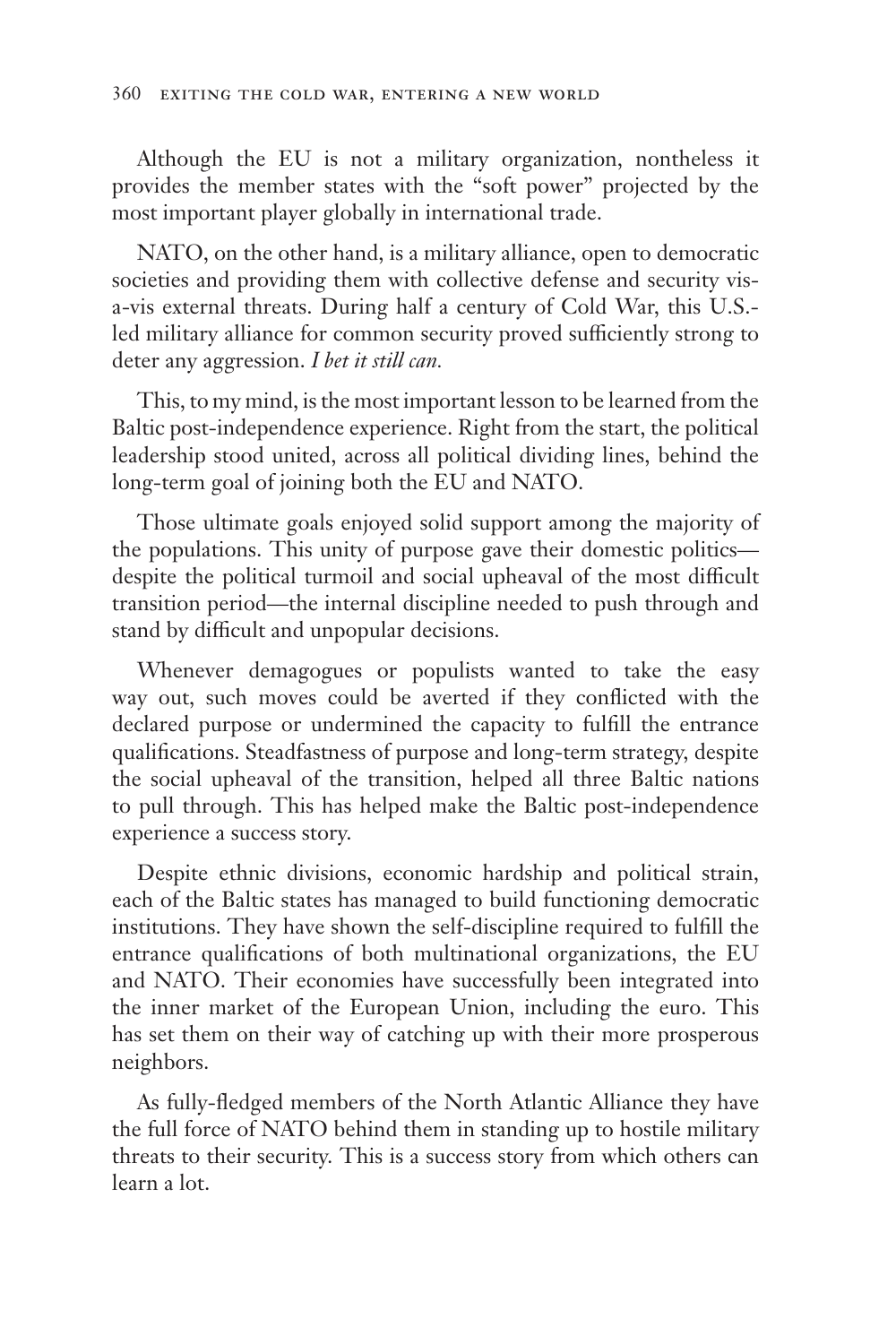Unfortunately, the Ukrainian political elite has failed utterly in securing and consolidating their newborn independence by implementing the structural reforms that would make them fit for membership in the Western alliance.

Now it is time that the Baltic leaders exert their influence within the EU and NATO in support of the Ukrainian people, who are engulfed in an existential crisis. They have the knowledge and the experience. They speak the language and share the experience of having had to cohabit with their overbearing neighbor. They are the experts. Now they have to share their post-independence experience with the Ukrainians on how to make the transition from totalitarianism to democracy—successfully.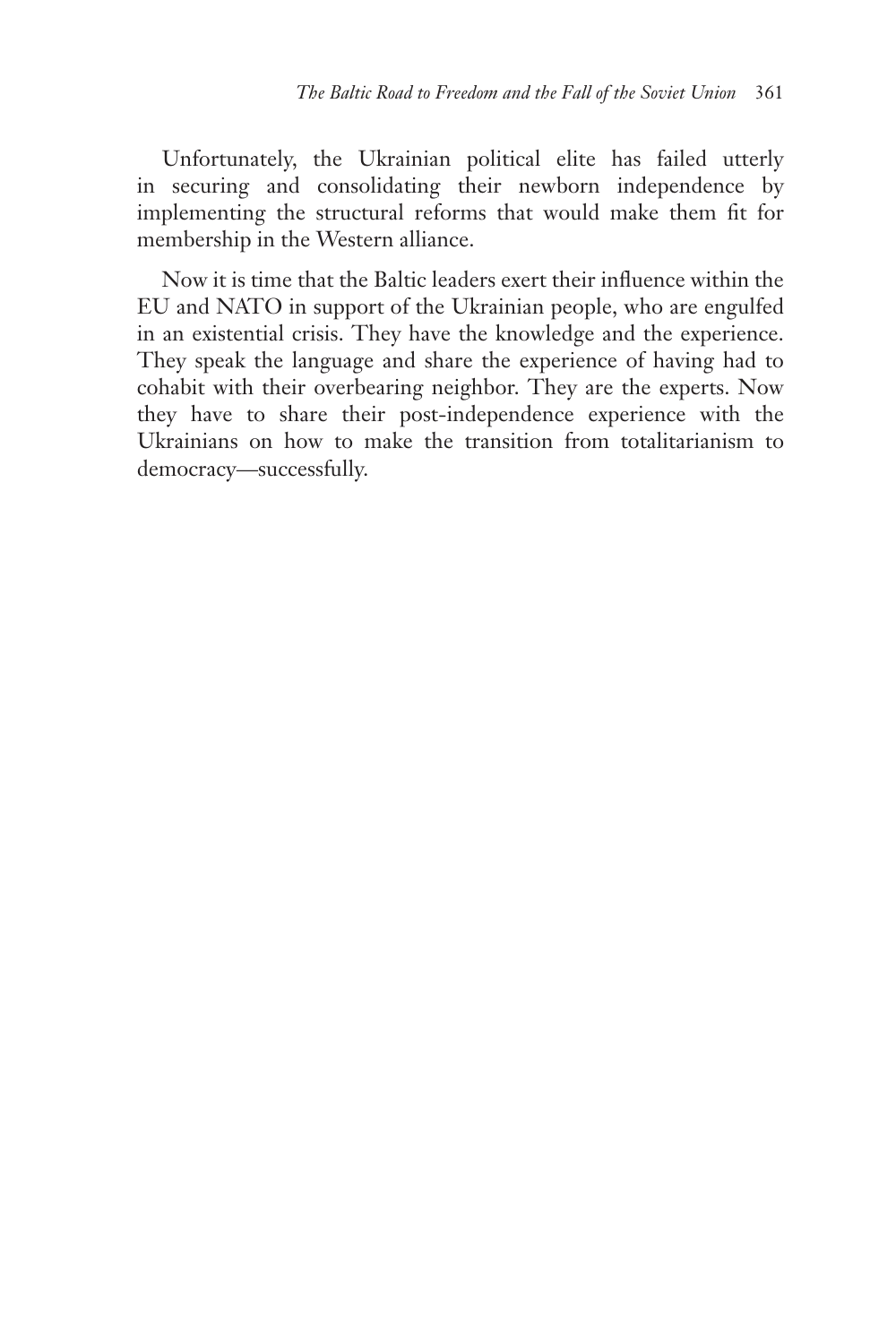### **Notes**

1. The unabridged text of my CSCE conference speech in Copenhagen, June 5, 1990, can be found in Jón Baldvin Hannibalsson, *The Baltic Road to Freedom—Iceland's Role* (Lambert Academic Publishing, 2017).

2. The "Chicken Kiev" Speech is the nickname for a speech given by U.S. President George H.W. Bush in Kyiv on August 1, 1991, 3 weeks before the declaration of independence of Ukraine. It was 4 months before the December independence referendum in which 92.26% of Ukrainians voted to withdraw from the Soviet Union. In this speech Bush cautioned against what he called "suicidal nationalism." Exactly 145 days after the speech the Soviet Union collapsed. The speech is said to have been written by Condoleezza Rice, later U.S. Secretary of State under president George W. Bush. It outraged Ukrainian nationalists. *New York Times* columnist William Safire called it the "Chicken Kiev" speech in protest at what he saw as its "colossal misjudgement," very weak tone and miscalculation.

3. The text of this letter of April 26, from President Miterrand and Chancellor Kohl to president Vitautas Landsbergis, is published in the 2011 printed edition of *Baltic Worlds*, pp 8–14, and in a special issue of the 9th Baltic Conference, June 2011.

4. First, the Baltic foreign ministers were shown the door at the CSCE conference in Copenhagen in June 1990. This offensive scene was repeated later that fall when national leaders were gathered for the adoption of the Paris Charter, in the French capital, on November 20, 1990. French foreign minister Roland Dumas, had invited his Baltic colleagues to present their case at the conference. But when the Soviets protested, Dumas capitulated. Again they were shown the door. Danish Foreign Minister Uffe Ellemann Jensen and I tried to make amends by inviting the Baltic ministers to meet the international press as our guests at the conference venue. That helped bring their message to a wider audience.

5. In the latter half of the 20th century Iceland, in an informal alliance with other small coastal states, extended its territorial waters (extended economic zone) in stages up to 200 nautical miles (1954-1976). Great Britain first responded with a trade embargo on Iceland in 1954. Then the Soviet Union intervened and negotiated a bilateral trade deal with Iceland, which gradually grew in importance. In 1958, 1972 and 1975-6 the British sent in the Royal Navy, trying to enforce their fishing rights in Icelandic waters. Iceland responded by guerilla warfare, cutting the gear from behind the British trawlers under the noses of her Majesty´s commanders. Iceland won all three Cod Wars. The subsequent Law of the Sea Convention (UNCLOS) was a major step forward in protecting fish stocks and the ecosystem of the oceans.